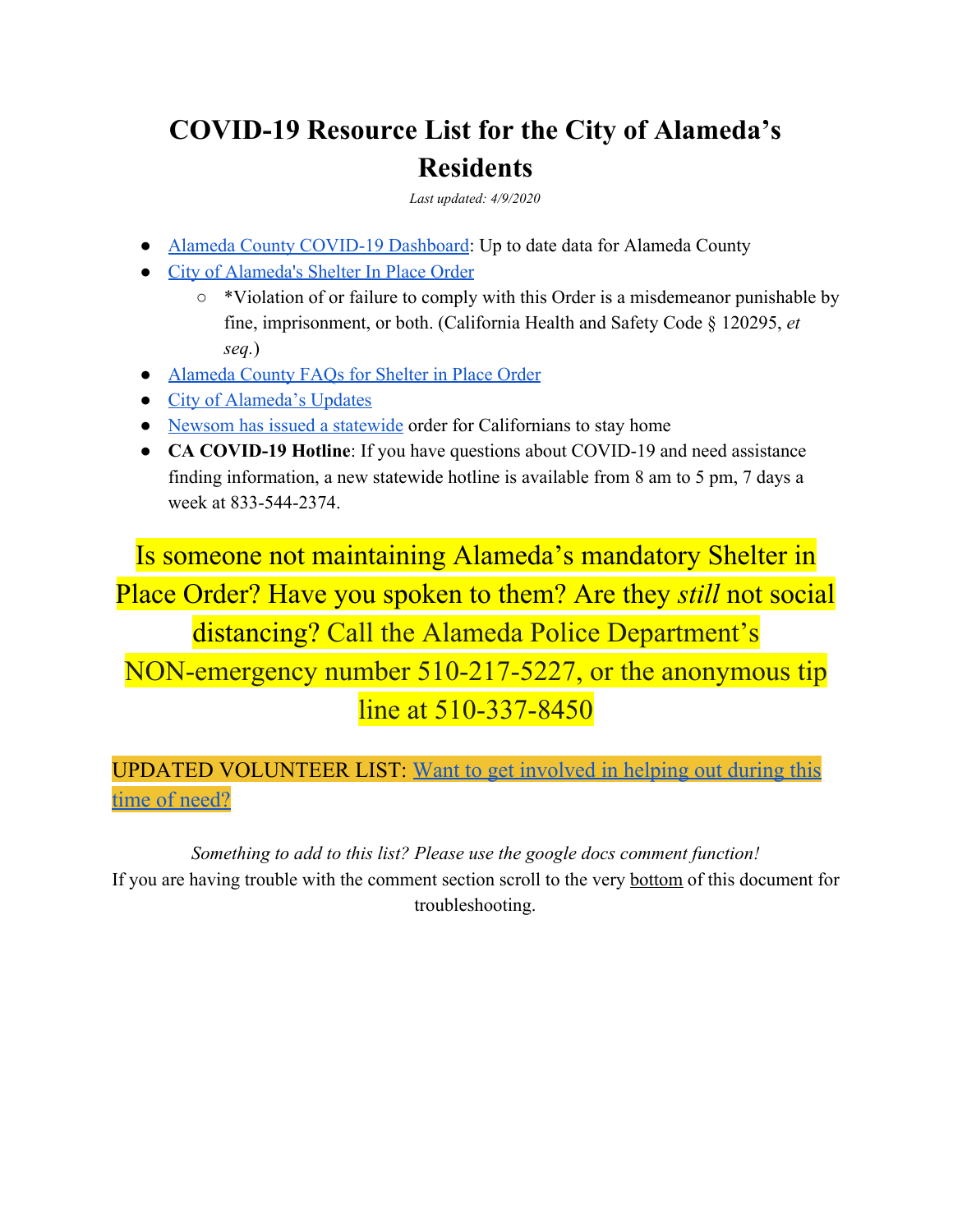| Bay Area health officials are recommending use of homemade masks for general public use |  |  |
|-----------------------------------------------------------------------------------------|--|--|
|                                                                                         |  |  |

| <b>DO</b>                                                                                                                                                                                                                                                                                                                                                                                                                                                                                                                                                                                                                                                                                                                                                                                     | DON'T                                                                                                                                                                                                                                                                                                                                                                                                                                                                                           |
|-----------------------------------------------------------------------------------------------------------------------------------------------------------------------------------------------------------------------------------------------------------------------------------------------------------------------------------------------------------------------------------------------------------------------------------------------------------------------------------------------------------------------------------------------------------------------------------------------------------------------------------------------------------------------------------------------------------------------------------------------------------------------------------------------|-------------------------------------------------------------------------------------------------------------------------------------------------------------------------------------------------------------------------------------------------------------------------------------------------------------------------------------------------------------------------------------------------------------------------------------------------------------------------------------------------|
| $\bigcirc$ Ensure your mask is made of tightly woven silk, nylon,<br>and/or cotton (100% cotton, antimicrobial pillow case etc)<br>$\bigcirc$ Ensure your mask is at least 2 layers thick<br>$\bullet$ Make sure the covering is comfortable – you don't want<br>to have to keep adjusting the mask i.e. touching your face<br>$\bullet$ Always wash your hands before AND after touching<br>your face or face coverings<br>$\bullet$ Take a used mask off by the ear bands without touching<br>the front of it. Then wash your hands.<br>Wash your mask after each use with detergent and hot<br>water and dried on the hottest cycle<br>$\bullet$ Make several masks and use them in a rotation<br>Continue to abide by social distancing protocol when<br>required to leave your residence | $\bigcirc$ Don't use <i>new</i> hospital<br>grade masks e.g. N95s or<br>surgical masks. These must be<br>preserved for our health care<br>workers and pre-hospital<br>transport providers<br>ODon't use a simple scarf or<br>bandana<br>O Don't use vacuum cleaner<br>and vacuum bag filters. They<br>are chemically treated on the<br>outside which you will breathe<br>in<br>Don't use homemade<br>masks as a replacement for<br>staying home, frequent hand<br>washing and social distancing |

Note: *A homemade mask's goal is to prevent droplet transmission from infected individuals. The people around the mask wearer are at less\* risk. A mask does not protect the wearer from someone who is an infected non-mask wearer. Thus the push for everyone to wear masks.*

Sources: Here's how to make an easy, no-sew face mask with [materials](https://komonews.com/news/coronavirus/heres-how-to-make-an-easy-no-sew-face-mask-with-materials-you-have-at-home?fbclid=IwAR1mrsU6ogB022Jxn38d0yMogZDFIGs-OkLBqJmMWhrUUZwuItPUQ9Sw0vA) you have at home, Testing the Efficacy of [Homemade](https://www.researchgate.net/publication/258525804_Testing_the_Efficacy_of_Homemade_Masks_Would_They_Protect_in_an_Influenza_Pandemic?fbclid=IwAR1PMxS-UoMaFio2m1u7533kSagzAY_g3IpLiV8Cq5QTqo7CpNjWX0l1lSQ) Masks: Would They Protect in an Influenza [Pandemic?,](https://www.researchgate.net/publication/258525804_Testing_the_Efficacy_of_Homemade_Masks_Would_They_Protect_in_an_Influenza_Pandemic?fbclid=IwAR1PMxS-UoMaFio2m1u7533kSagzAY_g3IpLiV8Cq5QTqo7CpNjWX0l1lSQ) New Bay Area Public Health [Recommendation](http://www.acphd.org/media/564285/press-release-20200402.pdf?fbclid=IwAR2Yim1bKvlUjeWTYP-mQ8gkl4vNyfHKBw5Bj_3AUqvdCHGHbxxfMfQ9_4U) to Cover the Face, [Making](https://www.nbcnews.com/health/health-news/making-your-own-face-mask-some-fabrics-work-better-others-n1175966?fbclid=IwAR0JMfmSABZwqEFQaU-9q06cYjCvXuCBQgzYYnb6P83kLAG_WwwuDq6TF9Q) your own face mask? Some [fabrics](https://www.nbcnews.com/health/health-news/making-your-own-face-mask-some-fabrics-work-better-others-n1175966?fbclid=IwAR0JMfmSABZwqEFQaU-9q06cYjCvXuCBQgzYYnb6P83kLAG_WwwuDq6TF9Q) work better than others, study finds, [Coronavirus](https://www.npr.org/sections/goatsandsoda/2020/04/03/826996154/coronavirus-faqs-is-a-homemade-mask-effective-and-whats-the-best-way-to-wear-one) FAQs: Is A Homemade Mask Effective? And What's The Best Way To Wear [One?](https://www.npr.org/sections/goatsandsoda/2020/04/03/826996154/coronavirus-faqs-is-a-homemade-mask-effective-and-whats-the-best-way-to-wear-one)

*Do you need cloth masks? Are you 65+ and/or an essential worker?* Fill out this donation request <u>[form](https://docs.google.com/forms/d/e/1FAIpQLSf0tguoElZUanqFfMPbd15lOwu6SQrIUEW6pWQ9IfJVNupNiw/viewform?fbclid=IwAR2pU1Cf_c8ibWktaLIlu8MPjzL1_QAPO9-cQu-qAsQmLRyyDiwSRCTZZjE)</u>. The price of masks are free. Many mask makers are Alameda based and there will be a quick turn around.

[CDC: Use of Cloth Face Coverings to Help Slow the Spread of COVID-19](https://www.cdc.gov/coronavirus/2019-ncov/prevent-getting-sick/diy-cloth-face-coverings.html?fbclid=IwAR0EXAUjZ1qpWdx5efZmbEQpUrMUZ-Cnz3wUjWycPVxDFhBvRDPpX6pqQU8) [Testing the Efficacy of Homemade Masks: Would They Protect in an Influenza Pandemic?](https://www.researchgate.net/publication/258525804_Testing_the_Efficacy_of_Homemade_Masks_Would_They_Protect_in_an_Influenza_Pandemic)

[Kaiser Instructions for homemade sewn mask](https://about.kaiserpermanente.org/content/dam/internet/kp/comms/import/uploads/2020/03/02_COVID_Mask-Instructions_v9.pdf)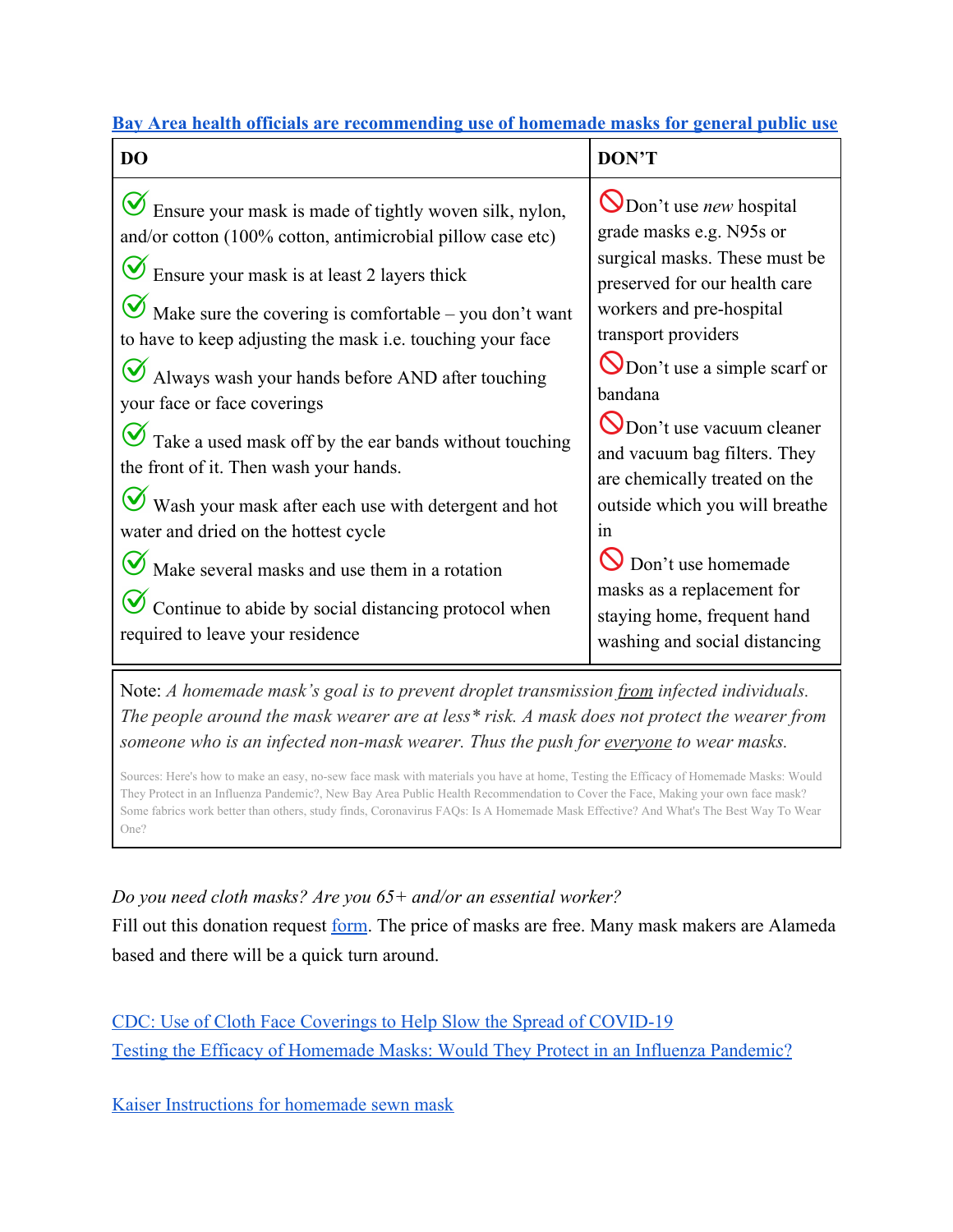[Pattern for homemade sewn mask](https://www.craftpassion.com/face-mask-sewing-pattern/#face-mask-pattern) [Sewing video](https://www.youtube.com/watch?v=KiwdPFqNNY0&feature=youtu.be&fbclid=IwAR0iT0Zh60zAe71TnGjA4wzgTVE2Z2-Sj4Kl2wWyqBumLnyxRsv5XKWIjPo)

## **Pet Food Pantry**

The Alameda Animal Shelter (FAAS) provides free pet food and cat litter to low-income Alamedans.

We have expanded our Pet Food Pantry hours from once a month to every Saturday.

- Time: 10 a. m. noon every Saturday
- Place: 1590 Fortmann Way, Alameda (main parking lot)
- You may take one month's supply of food or kitty litter.
- Pickup is limited to 3 dogs or 3 cats per household.
- Pickup limited to once a month per household.
- Have your trunk opened and ready.
- Based on available supplies.
- If experiencing COVID-19 symptoms, please send someone else on your behalf.
- Available to Alameda residents only.
- Homebound? Please call 510-337-8565.

FAAS staff will be observing all social distancing protocols. We recommend following the same safety guidelines as for grocery shopping: wipe down packaging with a sanitary wipe or soapy rag. For everyone's health and safety, please follow all posted and verbal instructions from staff.

#### **[List of Alameda's Essential Services Open for Business](https://www.alamedaca.gov/ALERTS-COVID-19/Essential-Services-Open-for-Business?fbclid=IwAR2zfirNbFfwyLrV2gPsG1FCUi4hX1eNz5UEjag2xOYde_YNKdWrJFNlcXI)**

#### **Emergency Funds**

Oakland: [East Oakland DREAMer](https://eastoaklanddreamers.org/) emergency fund (up to \$250, applicants must be migrant youth 15-30 years old or migrant guardian of youth aged 0-20)

<https://tinyurl.com/COVIDMigrantYouthRelief>

Students, Parents of Students, Graduates: [Scholly i](http://myscholly.com/relief/?utm_source=drip&utm_medium=email&utm_campaign=covid&utm_content=announcement&fbclid=IwAR3Buh91eOSyKFfAP66SbFpPtOU361qZove26pXHNPMrV5WMI1GWwRpaY_g)s providing \$200 in cash assistance. We aim to provide essential financial help to buy groceries, health supplies, and other necessities to those in need. If you're a student, parent of a student, or graduate, we encourage you to apply today.

**[Hayward Free COVID-19 testing for sick people, first responders, and health-care workers](https://www.hayward-ca.gov/sites/default/files/press-releases/200322-Testing-Center-Final.pdf)**

No referral from a medical doctor is required to be screened. Open to anyone regardless of where they live or immigration status. The Center is outfitted with enough kits to test up to 350 people a day. You can also call the Hayward COVID-19 hotline at (510) 583-4949, which is staffed 8 a.m. to 5 p.m. seven days a week.

When: 9am - 4pm everyday

Where: [Hayward Fire Station #7, 28270 Huntwood Avenue](https://goo.gl/maps/LXTT4c2vc3QxbhcU8)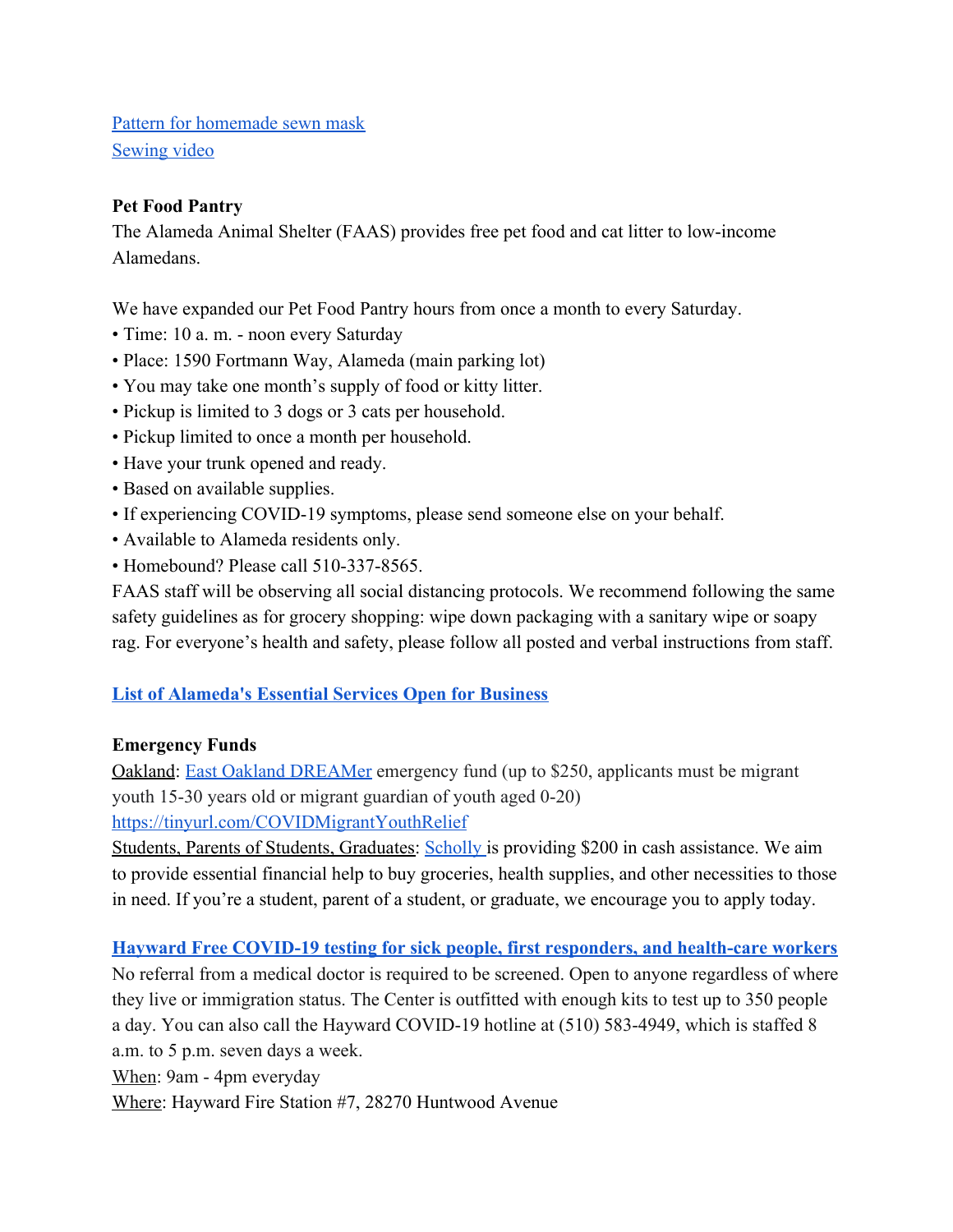How:

- 1. At the curbside check-in point, we will SCREEN and CHECK people for COVID-19 symptoms and SUITABILITY for testing.
- 2. People initially approved for testing will be directed to an intake tent for verification of symptoms and suitability. *People deemed not in need of testing will be directed away from the testing center location down Lustig Court*.
- 3. Once verified, people to be tested will move to a testing tent for COVID-19 testing. Those tested will have their nasal cavities and back of the throat swabbed. Afterward, they will receive discharge instructions. Most test results will be available within 24 hours, depending on volume

# **[Fremont Drive Through Free COVID-19 testing for sick people, first responders, and](http://www.fremont.gov/CivicAlerts.aspx?AID=1743) [health-care workers](http://www.fremont.gov/CivicAlerts.aspx?AID=1743)**

Note: First responders and healthcare workers who are symptomatic for the COVID-19 virus and have a temperature over 100 degrees may schedule a test in advance by calling (510) 789-7231.

## **AUSD Grab & Go Meals (all ages up to 18 yrs)**

We will be serving meals two days per week - Tuesdays and Fridays - from Earhart Elementary School, Wood Middle School, and the Alameda Point Collaborative. The hours will be 11 am to 1 pm, and families will be provided with several days' worth of food at a time.

## **Alameda Food Bank:**

LOCATION (STARTING 3/16/2020) – AFB Warehouse 650 W Ranger Avenue, Alameda Point This allows for much more social distancing due to the size of the warehouse (nearly 10,000 sf) and much more parking. This also allows for a drive through distribution where clients pull up in their cars and volunteers deliver a prepackaged bag to their car.

## PANTRY DISTRIBUTION **UPDATED** HOURS

Monday: 12pm-5pm Tuesday: CLOSED Wednesday: 12pm-5pm Thursday: CLOSED Friday: 12pm-5pm Sat/Sun: CLOSED

1ST COME 1ST SERVED – We are suspending our normal ticket number lottery system to minimize the need for clients to line up. Clients will be served first come first served.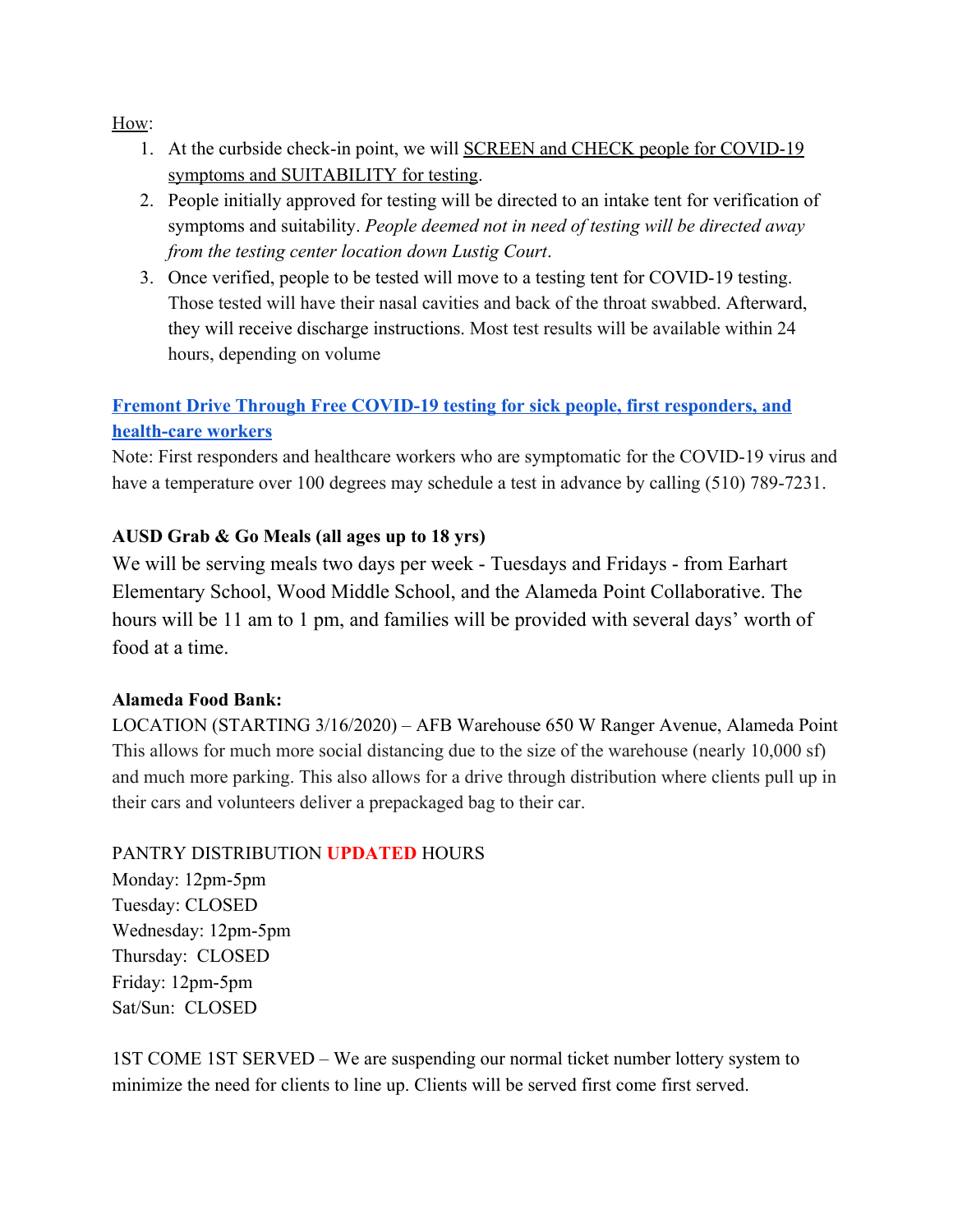FOOD SELECTION – We are attempting to maintain as much client food selection as possible. To that end we will be using a food selection form and volunteers will fulfill your order. Please see our website for additional information. [www.alamedafoodbank.org](https://l.facebook.com/l.php?u=http%3A%2F%2Fwww.alamedafoodbank.org%2F%3Ffbclid%3DIwAR2q2nOutVhP3jyvEQrMDQVzAjyjco9jJEXTsfTVJFOiHc-LL3PapfbzrAw&h=AT1QrIzuXzQha2XHoWaS_t_jdPBYWIrtzU0WjoC2XFr1S9qoxMaXvmb8xEU4KprqT_S_8SCTUI-lTNicE26Rk5NzJNKYd-aXdPhkhMx0zVIUnOiKHOBSLQIoe6QAPfbkILQCCmvhmUdq7wxek5IvPOmEUg7AU6mKNy_He91FtpMGQfsC0rtJs2J5MXA78B3OElJKMrPms-d96lTaA2GVv7Xt7gErFu5eFDBC6Ktn1f8WhpgFg7OONHO-Ty5q57fFXBUijw2UrNuoR-xqKoRs38PJvhFEyQTAfDivqOZlUEYyRgsAjx4DZFW-2bHaHusG9SgV79mB2klxUsiKCC-nrbcSGFUc9ajrz1oz26vfVUjUTtzicege443yX94hWKHm8EkRyednzYeHvc4WdMgTQ3PUWOr9PO71-ZxSwRTWT_VT-BmRxTfLY9UGIpM11W7vpHHknxOzijp0QMmrRHU5XO4BBVFcEHOGHIhMEMPTDnQ_1KlzlZ4HG_SJb3GjOme_rKTGxyreHi9Kt-afCNKa8S1Rf2L5lK6f1hpc3X_6VzLC13CxYoPvU5Ww_UAQIkZaOeeqDKjQAq92X_05BCD-wr0SrlsoHZlTTedv9Y2UEhv3IsvLxzvKcwPAnvnLg1XaPUmtPhtqQyt5Nc60HSjCPF4hOA)

CFS 1st Saturday Food Distribution Program is canceled until further notice. Beginning in April, clients may come twice a month to the Pantry program.

NEW CLIENTS – We want to help anyone who is in need of food assistance right now. Please contact us at programmanager@alamedafoodbank.org or call 510-523-5850 for information.

## **Alameda Meals on Wheels**

Alameda Meals on Wheels (AMOW) is a locally-funded, seven-day-a-week program that has been delivering hot, nourishing meals to Alameda residents since 1973 weekdays 9am to Noon. Each day volunteers deliver a mid-day meal to more than 140 Alameda residents of all ages that need our assistance. Our subscribers pay on a sliding fee scale, based upon their ability. *Contact*:

Rosemary Reilly, Phone: 510.865.6131, Fax: 510.865.2179, [AlamedaMOW@aol.com](mailto:AlamedaMOW@aol.com)

## [Master list of restaurants offering free delivery/pickup and/or No-contact delivery in Alameda](https://www.alamedaca.gov/ALERTS-COVID-19/Restaurants-Open-for-Business)

If you are a restaurant owner:

- 1. A cluster of radio stations in SF just launched a LOVE LOCAL campaign that lists all the local businesses by county who are open to help them during this time. These businesses will be listed on the KCBS, Radio Alice, Alt1053, 957 The Game, and the Q102 websites. If you're a local business deemed essential and are open, please DM us @kcbsradio on Instagram, we want to get your info to our listeners!
- 2. sign up for the **[Alameda Peeps Cash Mob.](https://docs.google.com/forms/d/e/1FAIpQLSddpzzlenO_-hOnRfEHimHXxaSsR6UGEa4H365jPgJyZedW2g/viewform?fbclid=IwAR1dfoT-EtUMcMeGIyrFmSlyvxEaBbkfF-_V8_S0gEtD0X5nqXKtTZf_O6o)** During the mob we will try to drive a bunch of great peeps to order food or buy guy gift cards (if you offer them) from your business to lift you up. We will post this in the Alameda Peeps FB Group (with 12k members of the Alameda community) and we will cross promote this on the Alameda Reddit and other groups and encourage others to share details about the mob in the community so that more than just peeps will join in.

## **Grocery shopping:**

## Trader Joes:

8am - 9am everyday for vulnerable guests, including the elderly and those with underlying health concerns

## Target:

8am - 9am each Wednesday for vulnerable guests, including the elderly and those with underlying health concerns. Does not allow personal, reusable bags.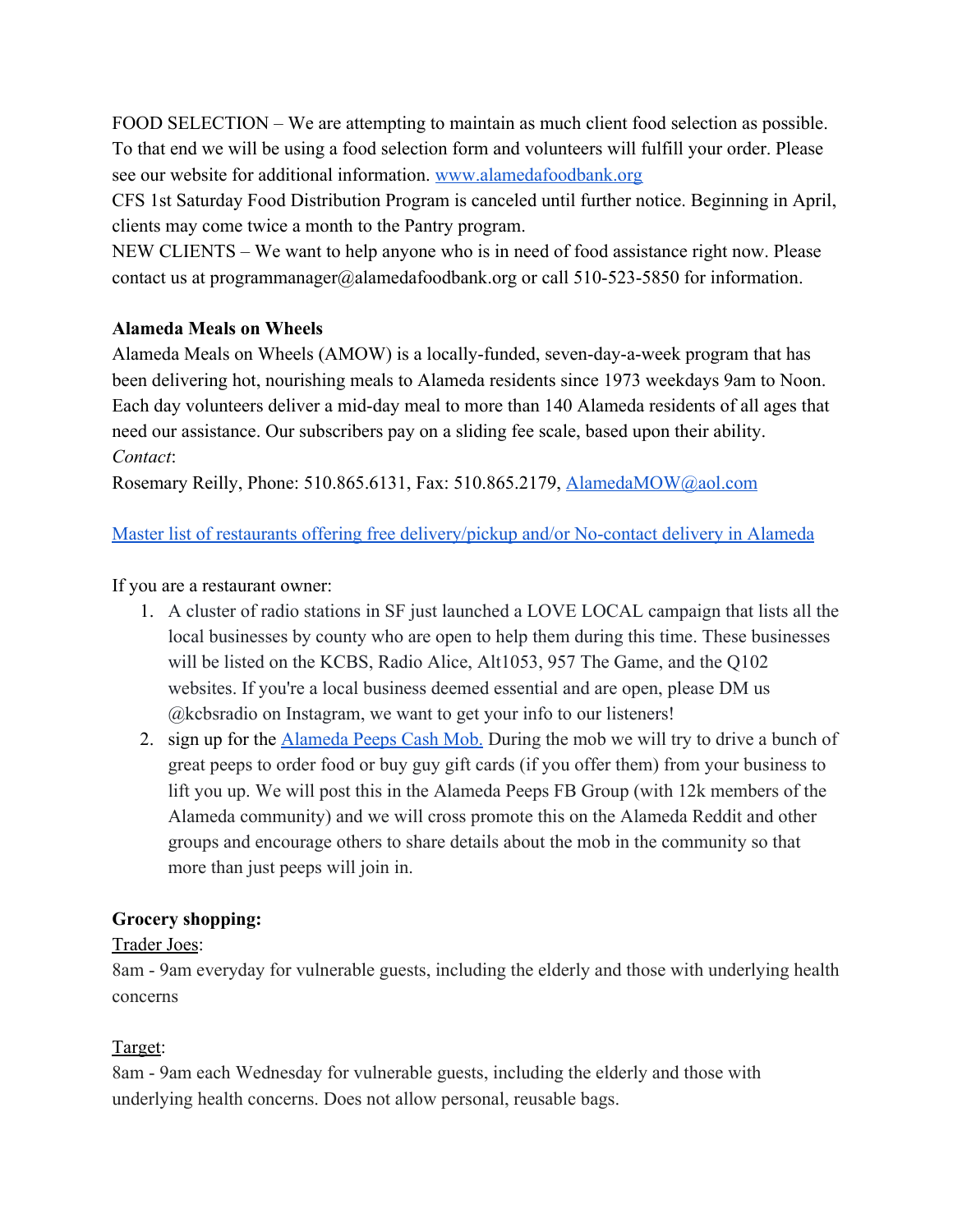Safeway: From 7am to 9am on Tuesday and Thursday for those vulnerable shoppers who must leave home to obtain their groceries, unless locally mandated

Whole foods (closest one is Oakland): 8am - 9am for vulnerable shoppers

## Raley's/Nobhill: Coming soon May 21

[Senior Essentials Bag:](https://www.raleys.com/senior-essentials-bag/?fbclid=IwAR0Fr0oaWahZ1F2THsGIag3NIvMKKj2c-aawxzxefrMCkDOlTYerono0ow4) Intended for seniors and at-risk customers in self-isolation or quarantine, our team members will build as many Senior Essentials Bags as they can each day. They will be available to our customers depending on inventory levels at each store and while supplies last. Starting Saturday, we will have two unique Senior Essentials Bags available for purchase at a discounted price. These bags can be picked up daily curbside or in-store. We will make every effort to meet demand. Shop from either a \$20 bag or a \$35 bag

## [Grocery Store Megathread on Alameda Peeps Facebook Group](https://www.facebook.com/groups/alamedapeeps/permalink/2889474487777447/)

With real time inquiries, updates, and conversations about all things grocery store related. (Includes Pet and Liquor)

Answers the following questions:

- What are the current hours of operation?
- Where can I find  $\gamma$
- How are the lines?
- I was just at \_\_\_\_\_\_\_\_\_\_\_\_, and my experience was…
- Online order/delivery status updates
- Grocery staff and owner updates
- GROCERY STORE WORKERS ACKNOWLEDGMENTS

Shopping Angels was started with the intent to provide free shopping services to those populations at higher risk of contracting the novel COVID-19 virus, to include individuals over the age of 60 or those with impaired immune systems. [Shopping Angels Sign up Link](https://shoppingangels.formstack.com/forms/shoppingangels?fbclid=IwAR0fpAhpV9-iJpYSUxCrwwrgFl4SkYuekURB8VSPZ77dgZXALpSOD9rhdTc)

[Other lists of stores with shopping hours with vulnerable shoppers in mind](https://sf.funcheap.com/city-guide/grocery-store-senior-hour/)

#### **Prescriptions**

Local in Alameda

● Versailles Pharmacy

Free delivery for vulnerable residents (510) 523-4907

Big Corporations/NON-SMALL BUSINESSES: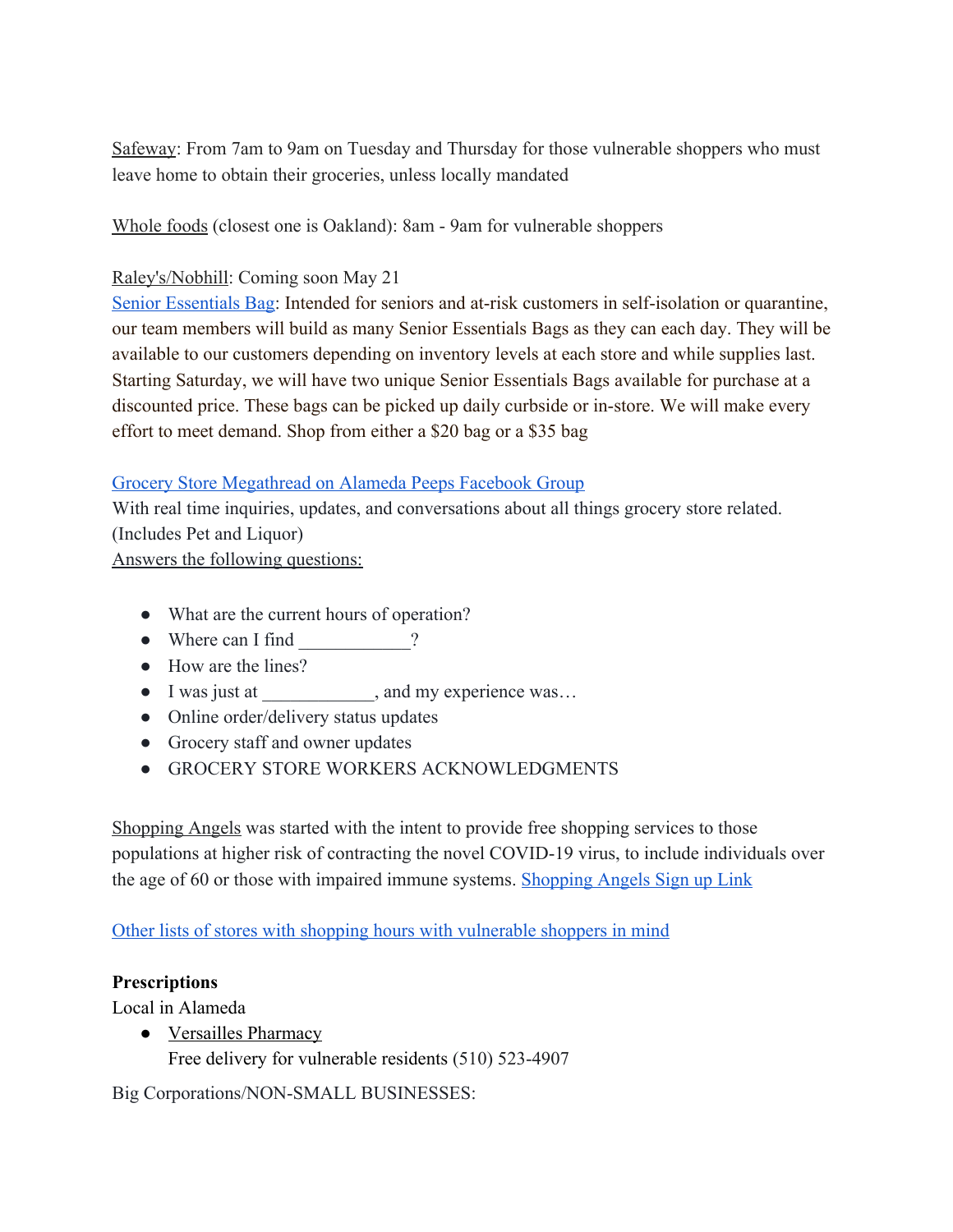- Walgreens
	- Beginning March 13, 2020, Walgreens is waiving delivery fees for all eligible prescriptions during this evolving situation
	- There will be free delivery on any purchase on Walgreens.com beginning March 13, 2020 and until further notice, with no minimum purchase required
	- More Info:

[https://news.walgreens.com/press-releases/general-news/walgreens-takes-further](https://news.walgreens.com/press-releases/general-news/walgreens-takes-further-action-to-support-customers-during-covid-19-pandemic.htm)[action-to-support-customers-during-covid-19-pandemic.htm](https://news.walgreens.com/press-releases/general-news/walgreens-takes-further-action-to-support-customers-during-covid-19-pandemic.htm)

- CVS
	- Beginning March 9th, 2020, CVS Pharmacy will waive charges for home delivery of prescription medications

[https://cvshealth.com/newsroom/press-releases/cvs-health-announces-additional-c](https://cvshealth.com/newsroom/press-releases/cvs-health-announces-additional-covid-19-resources-focused-patient-access) [ovid-19-resources-focused-patient-access](https://cvshealth.com/newsroom/press-releases/cvs-health-announces-additional-covid-19-resources-focused-patient-access)

## **Housing support**

● [Midway Shelter](http://www.midwayshelter.org/)

Services for women and children suffering from homelessness and domestic violence

• Non-profit organizations [Operation Dignity](https://operationdignity.org/our-programs/mobile-street-outreach/) and [Building Futures](http://www.bfwc.org/index.php) provide basic necessities to those experiencing homelessness while working on stabilizing their situation and helping them to find housing.

● [Alameda Point Collaborative](https://apcollaborative.org/) Supportive Housing Community with services such as job skills training, substance abuse and mental health counseling,on-site case managers, workforce development programs, on-the-job training opportunities, and Children & Youth Services

- If you are in need of immediate emergency shelter and housing assistance, please contact: [Eden Information & Referral](http://www.edenir.org/) at 510-537-2552 or the Bay Area Helpline at 1-800-273-6222.
- Students/Foster youth: If you are or know of a foster youth that is staying at a college dorm room that is going to be closed due to the coronavirus, please email info@togetherwerise.org and they will provide or help you find housing during this transition.
- The City will receive four trailers at no cost from FEMA to house eight people at Alameda Point who are currently unhoused and at high risk of getting ill from COVID-19. Unsheltered Alamedans who are sick will be cared for by Operation Comfort, a County program for individuals who have COVID-19.
	- For Alamedans who live in their vehicles, safe parking will soon be in place from 7 pm-7 am, with additional services including security, showers, and food assistance.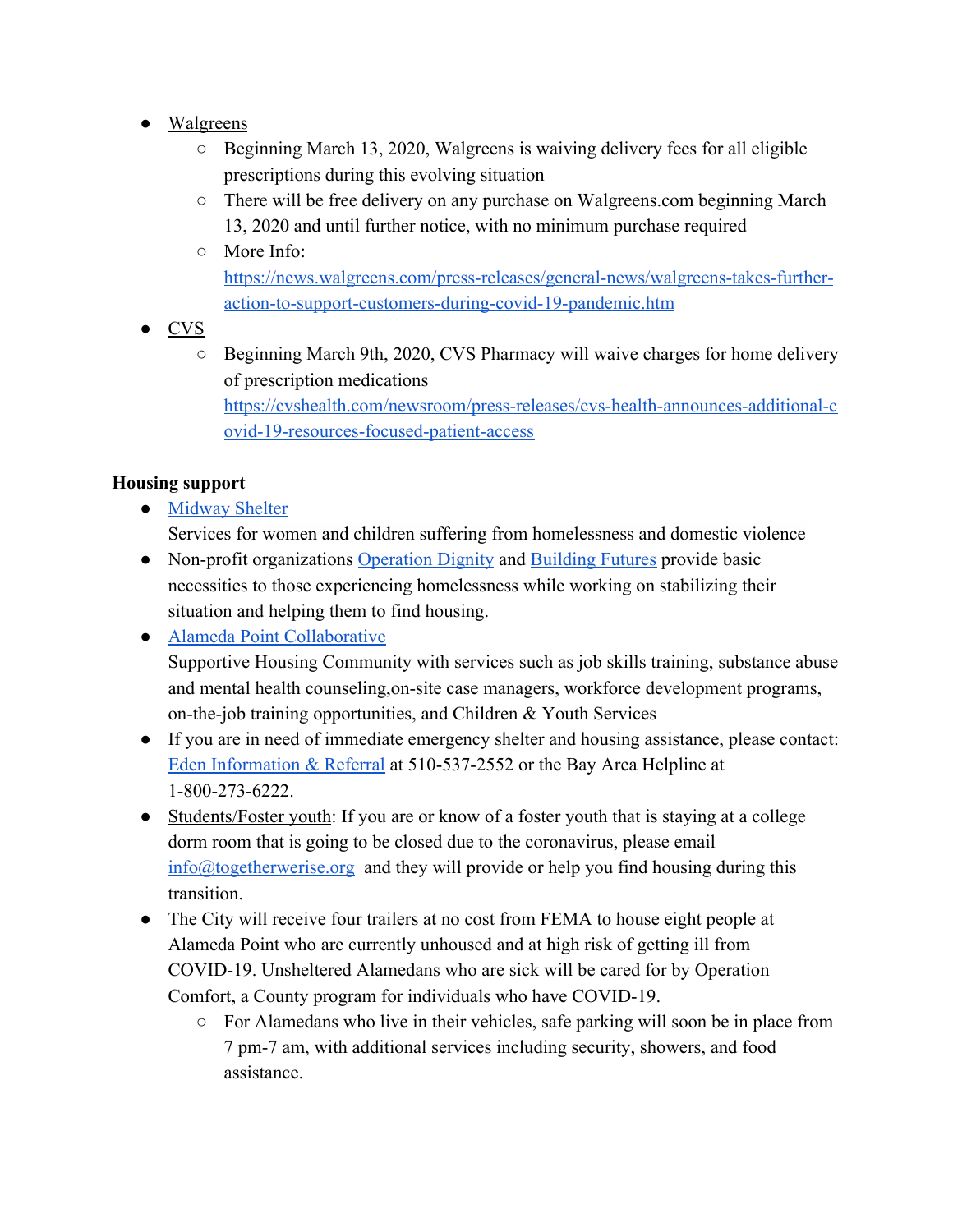#### **General support**

- [Alameda County 211:](http://211alamedacounty.org/) Eden I&R, Inc., was incorporated as a non-profit 501(c)(3) agency in January 1976 in response to a community need for a service that would assist people in obtaining information about, as well as gaining access to, community resources. Resources on: (1) health, housing, and human services, (2) Transportation services, and (3) reentry services
- [All Good Living Foundation:](https://gail-kahele.squarespace.com/mission-index-impact) will be dropping off toiletries once a week to local schools. Will most likely provide other types support if you contact them directly. 2332 Alameda Ave, (510) 522-6288

#### **Google doc to anonymously ask for support:**

#### [City of Alameda Requests Aid During Coronavirus Outbreak](https://docs.google.com/forms/d/e/1FAIpQLScLTrifU0put7SvzyCBVxeEGPZshDQxYcr2f4MG_5U_pd2HUw/viewform)

[Mutual Aid in Alameda](https://docs.google.com/forms/d/e/1FAIpQLSfIIbH330SbBR2uDElZYq8t7ZHTymqG_rOLfOG9W10THxydqg/viewform?fbclid=IwAR1kZ6HN8z2ZP1Qdv2yAiXs491fFlQ92mDIeKoomu1VJ5K7CMSPRzjpJC4M) (this is a forum mainly for volunteers to fill out if they can provide help, but would most likely provide support to people/groups who need it under the "Organizations Who need Help - Please add org., contact info, any requirements needed" category)

#### **Transportation**

[AC Transit:](http://www.actransit.org/2020/03/22/service-update-rear-door-boarding-and-no-fare-period-effective-monday-march-23-2020/) Free - Fare payment is not required until further notice. Enter all busses with rear-door boarding to protect the driver.

Free Alameda Loop shuttle: While each day's route covers a different area of Alameda, all routes stop at these common destinations: Alameda Hospital, Alameda Main Library, Alameda Theater, Kaiser Permanente, Mastick Senior Center, South Shore Center at Trader Joe's / Safeway.

The service is open to all, and provides preferential seating for seniors and people with disabilities. Riders are encouraged to board the shuttles at the designated shuttle stops and to explore Alameda. Shuttle drivers can assist riders with boarding and exiting the shuttle, securing wheelchairs and carrying up to five bags of groceries or a folding shopping cart. See the schedule [here.](https://www.alamedaca.gov/Departments/Planning-Building-and-Transportation/Transportation/Alameda-Loop-Shuttle)

#### **Facebook groups that are more than willing to help with varying requests:**

[Alameda Peeps](https://www.facebook.com/groups/alamedapeeps/) [Alameda Coronavirus Community Response](https://www.facebook.com/groups/663365821142336/) [Alameda Comes Together: Now](https://www.facebook.com/groups/AlamedaTogether/) [Helping Hands - Alameda](https://www.facebook.com/groups/2673650126077818/) [Alameda 94501](https://www.facebook.com/groups/101806880744/) [Neighbors Supporting Neighbors - SF / Bay Area Admin Team](https://www.facebook.com/neighborssfbayarea/)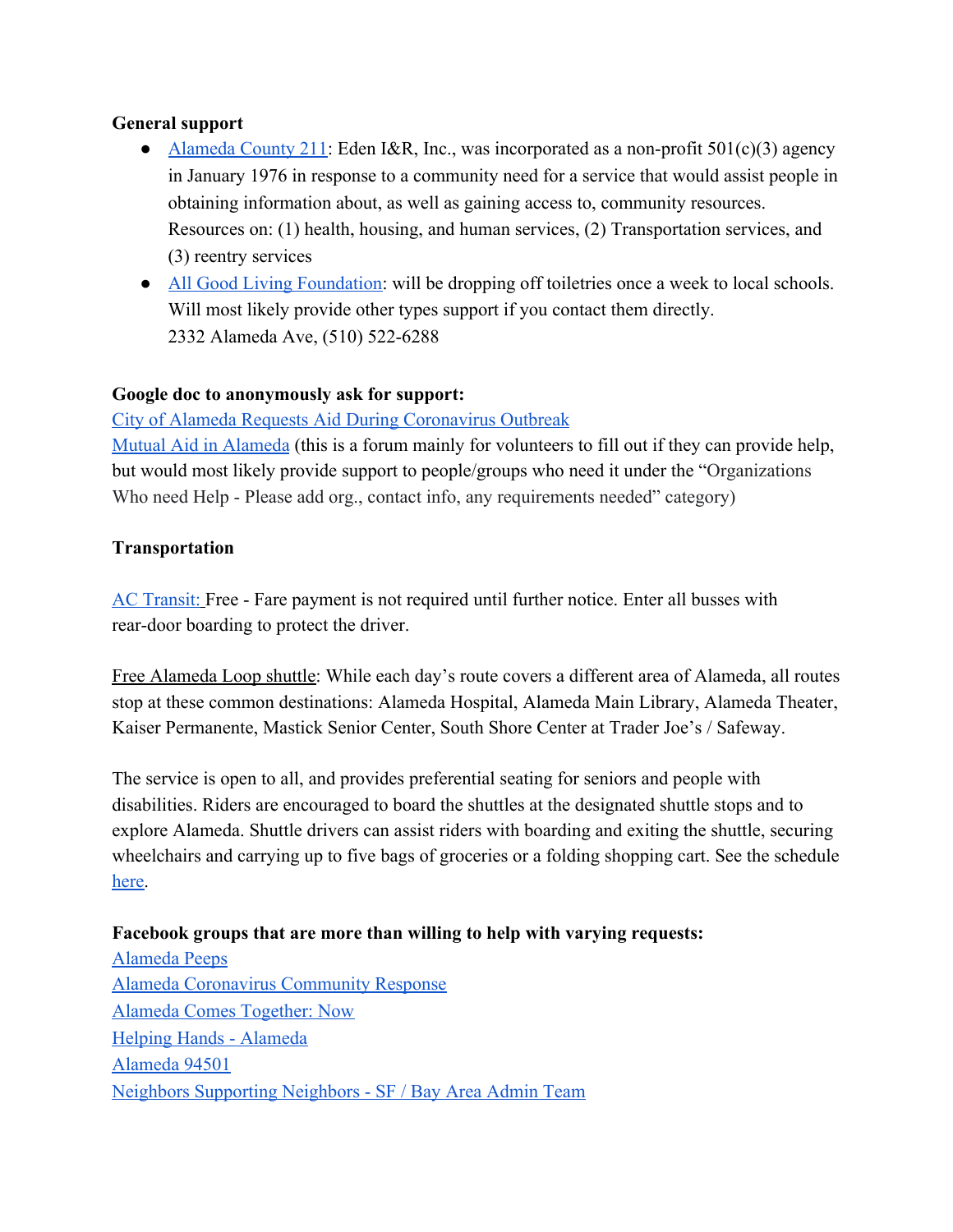#### **Utilities:**

Xfinity WiFi Free For Everyone: Xfinity WiFi hotspots across the country will be available to anyone who needs them for free – including non-Xfinity Internet subscribers. For a map of Xfinity WiFi hotspots, visit [www.xfinity.com/wifi](http://www.xfinity.com/wifi). Once at a hotspot, consumers should select the "xfinitywifi" network name in the list of available hotspots and then launch a browser.

[Comcast:](https://corporate.comcast.com/covid-19) New customers will receive 60 days of complimentary Internet Essentials service, which is normally available to all qualified low-income households for \$9.95/month. Additionally, for all new and existing Internet Essentials customers, the speed of the program's Internet service was increased to 25 Mbps downstream and 3 Mbps upstream. That increase will go into effect for no additional fee and it will become the new base speed for the program going forward.

Charter Communications is committing to do the following for 60 days:

- will offer free Spectrum broadband and Wi-Fi access for 60 days to households with K-12 and/or college students who do not already have a Spectrum broadband subscription and at any service level up to 100 Mbps. To enroll call 1-844-488-8395. Installation fees will be waived for new student households.
- will open its Wi-Fi hotspots across our footprint for public use.

Spectrum Internet beginning Monday, March 16, 2020 and for the following 60 days:

- Offers [secure public wifi hotspots](https://www.spectrum.net/support/internet/spectrum-wifi)
- Offers to continue their [Spectrum Internet Assist](https://nam04.safelinks.protection.outlook.com/?url=https%3A%2F%2Fwww.spectrum.com%2Fbrowse%2Fcontent%2Fspectrum-internet-assist.html&data=01%7C01%7CCastro_Christina%40lacoe.edu%7C9c99d67988d94bb0038e08d7ca8cd7fb%7C9a85f50685664ae19bd3b3fba8220f09%7C0&sdata=ElZjv3Qgs%2FoUU69XcHEIbGM6RBC4fzwcZj0yCXfopEM%3D&reserved=0) program: high-speed broadband program to eligible low-income households
- Offers two free months of internet and WiFi services for K-12 and college students affected by the current school closures, in households not already subscribed to Spectrum Internet (For more information, click [here](https://www.spectrum.net/support/internet/coronavirus-covid-19-information-spectrum-customers)!)

Verizon will help customers and small businesses disrupted by impact of coronavirus <https://www.verizon.com/about/news/verizon-help-customers-and-small-businesses>

## Alameda Municipal Power

We understand that there may be instances where our customers find themselves facing economic hardship because of this crisis. We encourage customers who may be impacted to reach out to AMP to discuss how we might be of assistance. Please call our customer service team at 510-748-3900 or email [AMP@alamedamp.com](mailto:AMP@alamedamp.com)

## **Undocumented Communities:**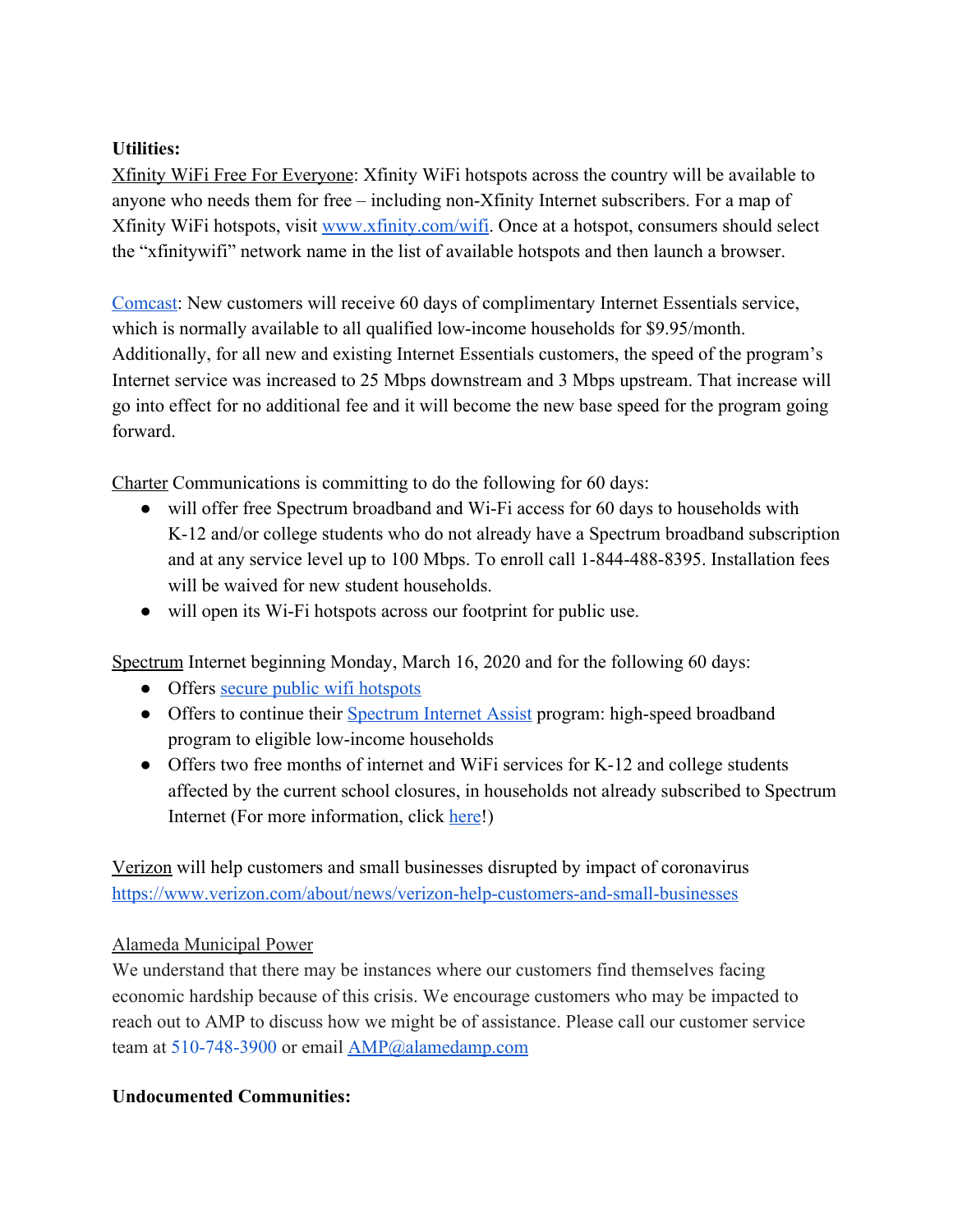- [East Oakland DREAMer](https://eastoaklanddreamers.org/) emergency fund (up to \$250, applicants must be migrant youth 15-30 years old or migrant guardian of youth aged 0-20) <https://tinyurl.com/COVIDMigrantYouthRelief>
- Undocumented families who plan to apply for documentation in the future should still seek testing/treatment for COVID. COVID is public charge exempt. Read more [here](http://www.uscis.gov/greencard/public-charge).
- On March 13, U.S. Customs and Immigration Services announced that testing, prevention, or treatment for COVID-19 will NOT be used against immigrants in a public charge test. This means that immigrant families should seek the care they need during this difficult time. Below is some information about the rights of immigrants' rights in health care settings:
- It is safe and smart to see the doctor if you need care. Your doctor is required to honor your right to privacy. You do not need to share any information about your immigration status unless you apply for Medicaid or other health coverage.
- You can still see a doctor without medical insurance. This includes care you receive in the emergency room, at community and migrant health centers, free clinics, and public hospitals. If you don't have a doctor, call a local community health center for assistance. You can find a health center here: <https://findahealthcenter.hrsa.gov/>
- Hospitals and health care spaces are safe to visit. Federal guidelines prohibit immigration agents from conducting arrests or other enforcement actions at health care facilities, such as hospitals, doctors' offices, health clinics, and urgent care facilities.
- California residents can access [Keep Your Benefits](https://protectingimmigrantfamilies.org/wp-content/uploads/2020/02/Public-Charge-Does-This-Apply-To-Me-February-2020-ENGLISH.pdf) for more information about how their use of public benefits may effect their documentation status. [Informed Immigrant](https://www.informedimmigrant.com/) also provides resources and accurate information for immigrant families with questions about their benefits.
- [CLICK HERE](https://protectingimmigrantfamilies.org/wp-content/uploads/2020/02/You-Have-Rights-Protect-Your-Health-Updated-February-2020-ENGLISH.pdf) to learn more about your rights when accessing health services.
- If you feel your rights or the rights of someone you know have been violated, you can file an immigration enforcement civil rights complaint. To learn more about filing a complaint, [click here.](https://www.nilc.org/issues/education/complaint-form-violations-of-sensitive-locations-policy-school/)

## **Mental Health:**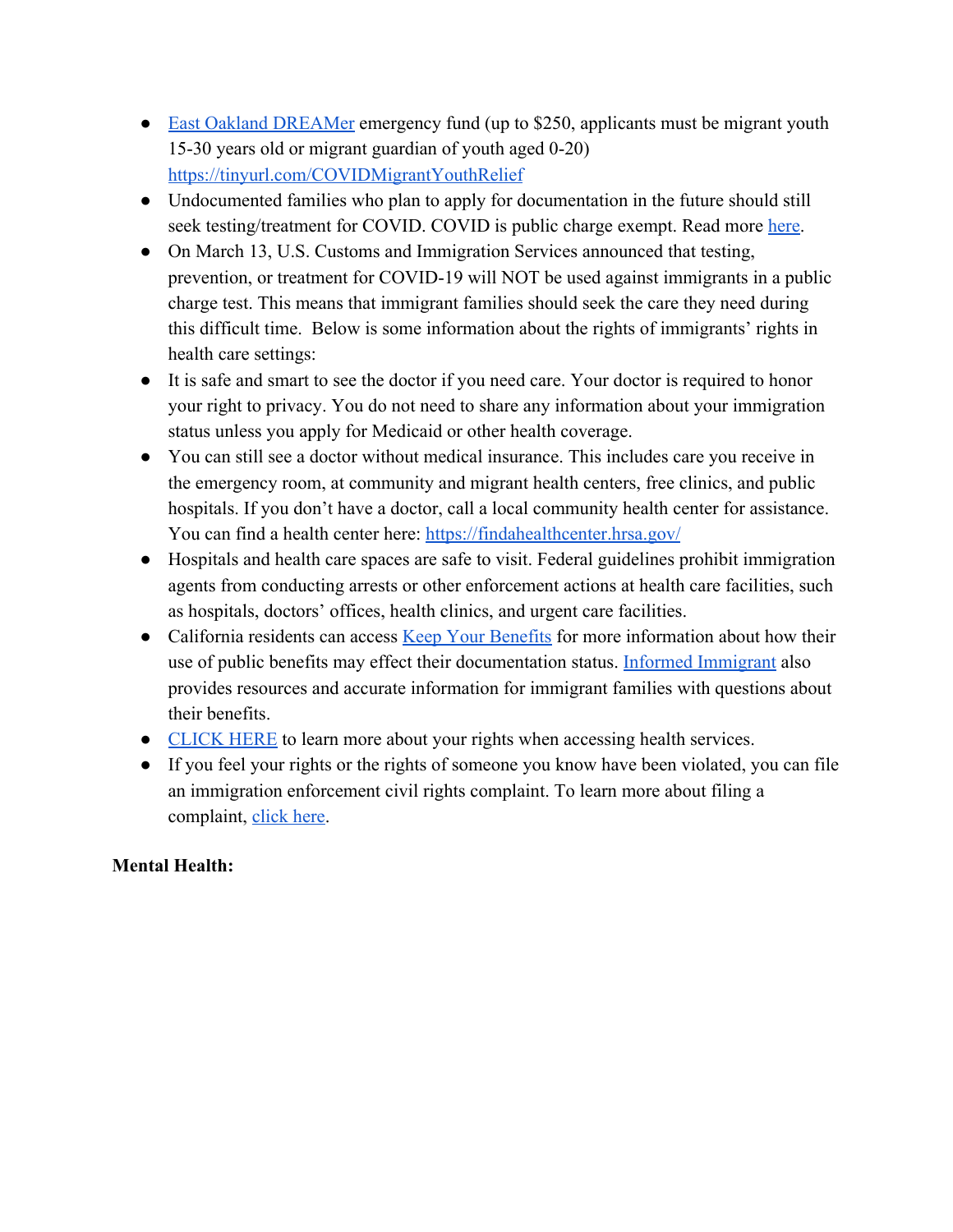● Free: California's statewide mental health phone line

The California Peer-Run Warm Line offers non-emergency emotional support and referrals to anyone in the state needing mental health help.

- The number is 1-855-845-7415. You can use it via telephone or instant messaging.
	- Mondays to Fridays: 7 a.m. to 11 p.m.
	- Saturdays: 7 a.m. to 3 p.m.
	- $\blacksquare$  Sundays: 7 a.m. to 9 p.m.
- [Toolkit to deal with anxiety/stress from impacts of virus](https://www.virusanxiety.com/?fbclid=IwAR2-eY5Qxc_4bGDF9ENgBkjOcOWk4bD6w_wSxcSSosrvpX0m53woZmgLcH4)
- CDC: [Managing Anxiety and Stress](https://www.cdc.gov/coronavirus/2019-ncov/prepare/managing-stress-anxiety.html)
- Alameda County Behavioral Health: [Managing emotional health during uncertain times](http://www.acphd.org/media/558462/covid19-managing-emotional-health-20200306.pdf)
- Coronavirus Anxiety [Helpful Expert Tips and Resources](https://adaa.org/finding-help/coronavirus-anxiety-helpful-resources) (ADAA)

Apps for mental health (all FREE)

- [Headspace:](https://help.headspace.com/hc/en-us/articles/115008040287-What-is-Headspace-) A popular meditation and mindfulness app, is offering free content to help manage stress and anxiety. The collection, called "Weathering The Storm," is free for everyone. It includes meditations, sleep, and movement exercises to help you out, however you're feeling. [What is included in the free subscription in headspace?](https://help.headspace.com/hc/en-us/articles/115008192928-What-s-included-for-free-) If you want to experience more of the app you get a free 2 week trial. [Entire app is free for any](https://www.headspace.com/health-covid-19) [healthcare professional.](https://www.headspace.com/health-covid-19)
- [Guided Mindfulness by Dr. Vo](https://keltymentalhealth.ca/collection/5665a87c-e2c6-437f-b1f8-54bb7f75efd0)
- [MindShift:](http://www.anxietybc.com/mobile-app) A great tool for anxiety available on [iPhone and Android](http://www.anxietybc.com/mobile-app), developed by [Anxiety BC.](http://www.anxietybc.com/) It teaches relaxation skills, develops new thinking, and suggests healthy activities. Designed for youth but useful to anyone.
- [BellyBio Interactive Breathing:](https://itunes.apple.com/us/app/bellybio-interactive-breathing/id353763955?mt=8) Wonderful biofeedback device that monitors your breathing and plays sounds reminiscent of ocean waves when you relax. Great for anxiety and stress. [iPhone](https://itunes.apple.com/us/app/bellybio-interactive-breathing/id353763955?mt=8) only.
- [Take a Break! Guided Meditations for Stress Relief:](https://itunes.apple.com/us/app/take-break!-guided-meditations/id453857236?mt=8) From the excellent developers of relaxation apps at [Meditation Oasis](http://www.meditationoasis.com/) comes this free app to quickly recharge. Listen to a seven-minute Work Break or 13-minute Stress Relief recording with or without music or nature sounds. [iPhone](https://itunes.apple.com/us/app/take-break!-guided-meditations/id453857236?mt=8) or [Android.](https://play.google.com/store/apps/details?id=com.meditationoasis.takeabreak&feature=search_result#?t=W251bGwsMSwxLDEsImNvbS5tZWRpdGF0aW9ub2FzaXMudGFrZWFicmVhayJd)
- [Relax with Andrew Johnson Lite:](https://itunes.apple.com/ca/app/relax-andrew-johnson-lite/id307750844?mt=8) Great guided meditation session for relaxation, helpful with anxiety and stress as well as a sleep aid. Available in [Android](https://play.google.com/store/apps/details?id=com.hivebrain.andrewjohnson.relaxlite&hl=en) and *iPhone versions*.
- [Relax and Sleep Well with Glenn Harold](https://itunes.apple.com/ca/app/relax-sleep-well-by-glenn/id412690467?mt=8): Twenty-minute guided meditation with music to help you fall asleep. Relaxing and gentle. For [iPhone](https://itunes.apple.com/ca/app/relax-sleep-well-by-glenn/id412690467?mt=8) and [Android](https://play.google.com/store/apps/details?id=com.imobilize.relaxsleepwell&hl=en).

## **Best Practices**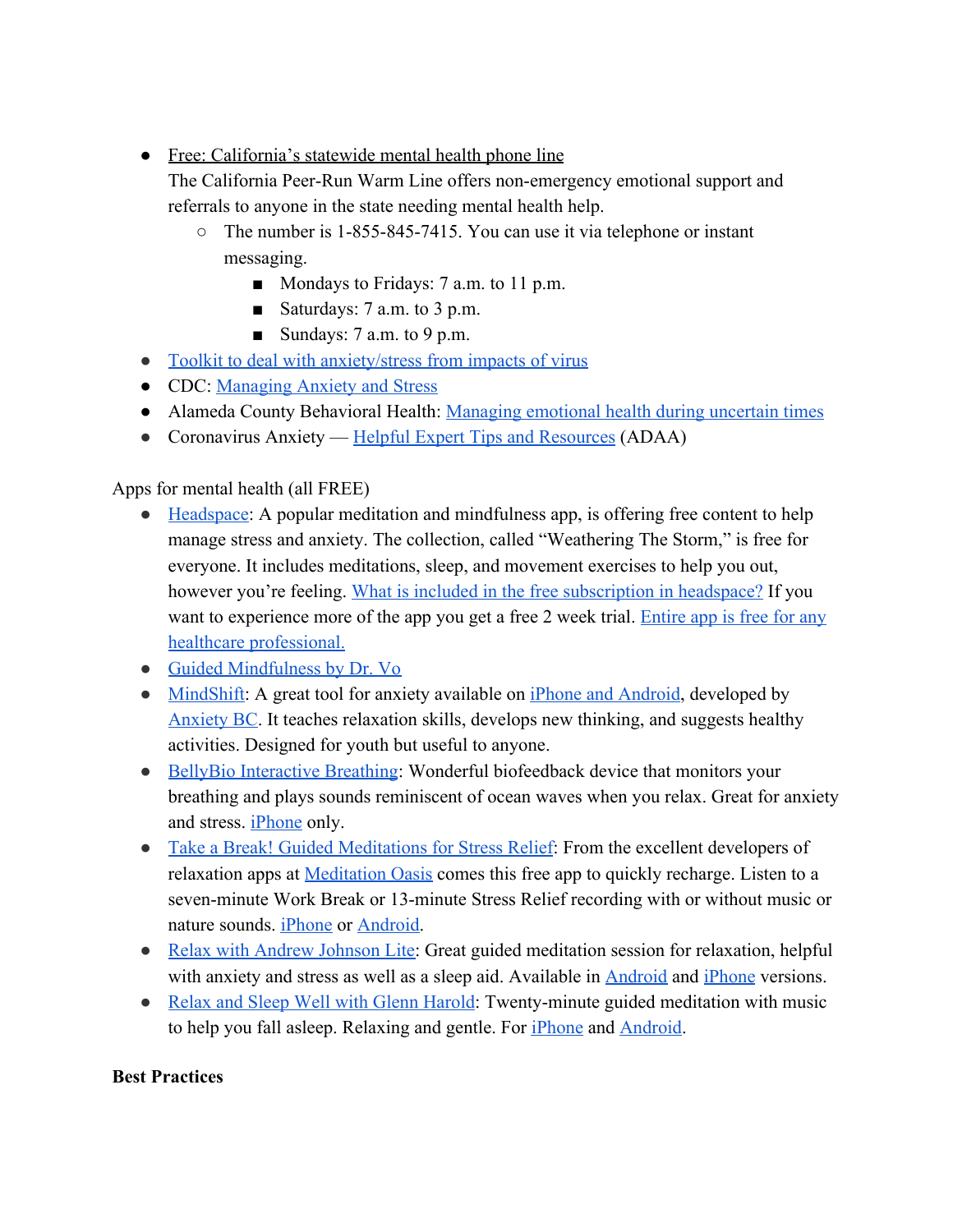- Note that violation of or failure to comply with Alameda's Shelter In Place Order is a misdemeanor punishable by fine, imprisonment, or both. (California Health and Safety Code § 120295, *et seq.*)
- Clean your hands often
	- $\circ$  Wash your hands often with soap and water for at least 20 seconds especially after you have been in a public place, or after blowing your nose, coughing, or sneezing.
	- $\circ$  If soap and water are not readily available, use a hand sanitizer that contains at least 60% alcohol. Cover all surfaces of your hands and rub them together until they feel dry.
	- Avoid touching your eyes, nose, and mouth with unwashed hands.
- Practice Social Distancing
	- Do not gather (publicly or privately)with any number of people outside a single household or living unit.
	- If you must go outside your living space: stay at least six feet away from other people. Examples include avoiding mass gatherings, working from home if possible, closing schools, visiting loved ones electronically instead of in person and canceling or postponing conferences or large meetings. This is especially important for [people who are at higher risk of getting very sick](https://www.cdc.gov/coronavirus/2019-ncov/specific-groups/high-risk-complications.html).
	- Avoid close contact with people who are sick
- Stay home if you're sick
	- Stay home if you are sick, except to get medical care. Learn [what to do if you are](https://www.cdc.gov/coronavirus/2019-ncov/if-you-are-sick/steps-when-sick.html) [sick.](https://www.cdc.gov/coronavirus/2019-ncov/if-you-are-sick/steps-when-sick.html)
- Cover coughs and sneezes
	- Cover your mouth and nose with a tissue when you cough or sneeze or use the inside of your elbow.
	- Throw used tissues in the trash.
	- Immediately wash your hands with soap and water for at least 20 seconds. If soap and water are not readily available, clean your hands with a hand sanitizer that contains at least 60% alcohol.
- Wear a facemask if you are sick
	- If you are sick: You should wear a facemask when you are around other people (e.g., sharing a room or vehicle) and before you enter a healthcare provider's office. If you are not able to wear a facemask (for example, because it causes trouble breathing), then you should do your best to cover your coughs and sneezes, and people who are caring for you should wear a facemask if they enter your room. [Learn what to do if you are sick.](https://www.cdc.gov/coronavirus/2019-ncov/if-you-are-sick/steps-when-sick.html)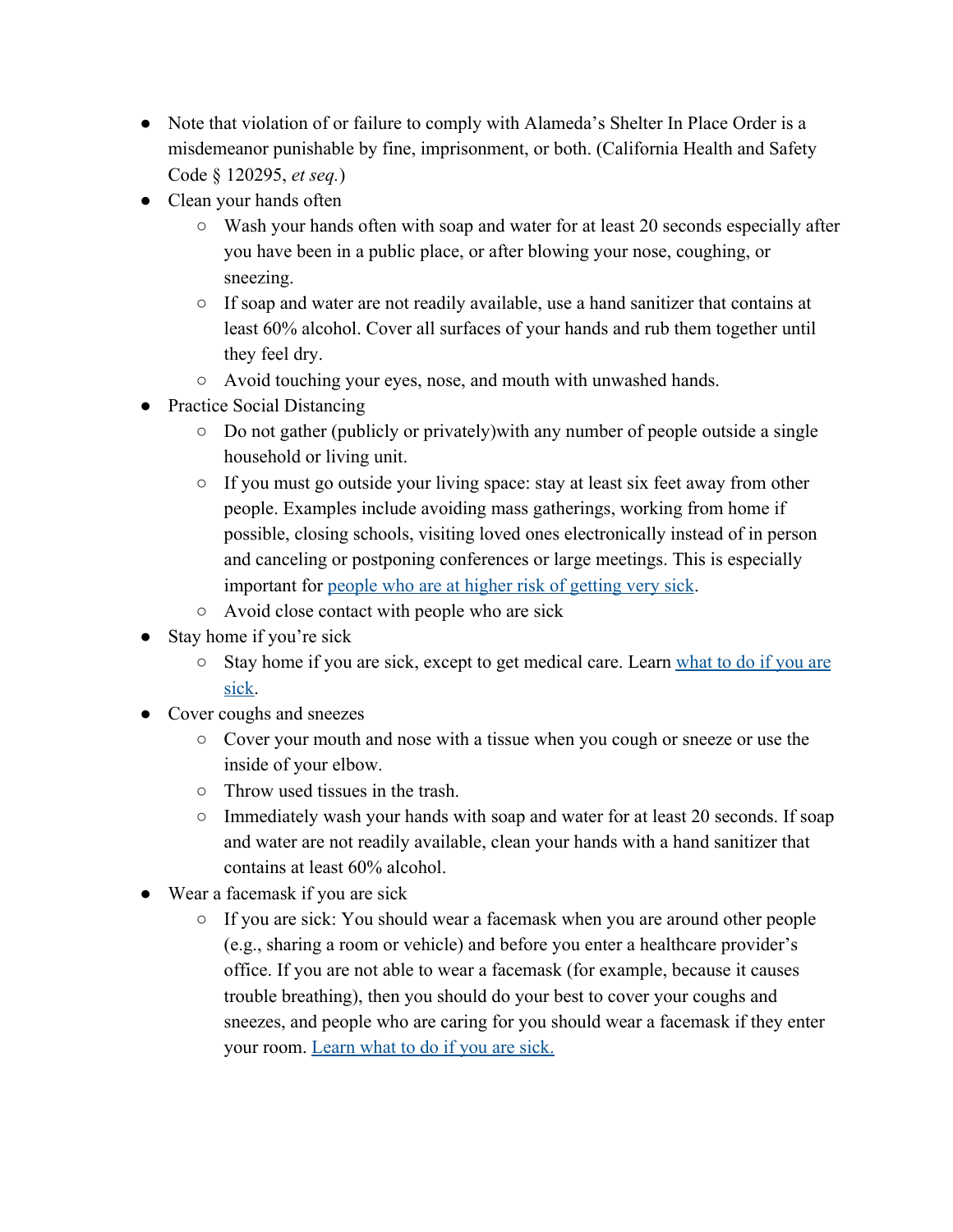- If you are NOT sick: You do not need to wear a facemask unless you are caring for someone who is sick (and they are not able to wear a facemask). Facemasks are in short supply and they should be saved for caregivers.
- Clean and disinfect
	- Clean AND disinfect [frequently touched surfaces](https://www.cdc.gov/coronavirus/2019-ncov/prepare/cleaning-disinfection.html) daily. This includes tables, doorknobs, light switches, countertops, handles, desks, phones, keyboards, toilets, faucets, and sinks.
	- If surfaces are dirty, clean them: Use detergent or soap and water prior to disinfection.
- Marketing It's critical to communicate openly with your customers about the status of your operations, what protective measures you've implemented, and how they (as customers) will be protected when they visit your business. Promotions may also help incentivize customers who may be reluctant to patronize your business.
- Do not panic about a shortage of goods-- grocery stores will remain open and the food supply chain is strong. Panic buying and hoarding is not necessary and it may leave your neighbors without the goods they may need.
- Share best practices with other LOCAL businesses in your communities (especially those in your supply chain), chambers of commerce, and associations to improve community response efforts.
- Share these [Myth busters](https://www.who.int/emergencies/diseases/novel-coronavirus-2019/advice-for-public/myth-busters) about COVID-19

## **More Resources:**

- **●** [COVID-19 Resources List \(Bay Area, CA\)](https://docs.google.com/document/d/1odtdcAX91nuxrJGtaBFA0qQ_ULnEurSPDjgaqKXfv30/edit?ts=5e700fa3#heading=h.usbu2u879x6m)
- **●** [Bay Area COVID-19 Mass Resource List](https://docs.google.com/document/d/1R9y8KLbU-oZTJheoqobmqg6TJxkwSjTkJvm6WywHURk/mobilebasic?fbclid=IwAR1Ss1VAffCCPR4jZMh87-OPBMuqz-LIW5R31cwqUwrS4lfHbcDfvhwMCQw)
- [Bay Area CORVID-19 Info guides](https://docs.google.com/document/d/1SIwgRAnzLvfwF1IYq_KT78CWPODCJOfILAMvaPL34YQ/edit#)
- [Coronavirus](https://docs.google.com/document/d/1vl5jnGjzzFuV7Our-fI1MwyK25TqM6VzkoOZr-ECqng/edit#) Mutual Aid, Donations, *[Material](https://docs.google.com/document/d/1vl5jnGjzzFuV7Our-fI1MwyK25TqM6VzkoOZr-ECqng/edit#)* [Resource](https://docs.google.com/document/d/1vl5jnGjzzFuV7Our-fI1MwyK25TqM6VzkoOZr-ECqng/edit#) Sharing, compiled
- [COVID-19 health information in many languages](https://docs.google.com/document/d/1vl5jnGjzzFuV7Our-fI1MwyK25TqM6VzkoOZr-ECqng/edit#)
- Alameda based [Free 15 min immune system reviews for ages 65+ and](https://www.optimizedwellnesscenter.com/contact-us/) [immuno-compromised](https://www.optimizedwellnesscenter.com/contact-us/) by Optimized Wellness Center or call (510) 497-4424
- **●** Receive Autotext updates on CORVID-19: Text (888777) with covid19sf as a message hit send. Then add in your area code after prompts.
- **•** An Alameda based [list of local businesses that have gift cards available for purchase](https://www.facebook.com/groups/alamedapeeps/permalink/2876246565766906/) \*note that this link is too, on Facebook group Alameda Peeps
- [Mutual Aid & Advocacy Resources](https://docs.google.com/document/d/1dpMzMzsA83jbVEXS8m7QKOtK4nj6gIUk1U1t6P4wShY/edit?fbclid=IwAR2AAxtC-PRDQc1mUmX3yNTT7wsgCLjGBbjUVpK578owu3_hecKcfAkATfE)
- **●** [Online AA Meetings During COVID-19](https://docs.google.com/document/u/0/d/1a71ccw7ihaWelksKwOp4AzAkYlVqSoKiN6Gsm38bKMU/mobilebasic)
- [COVID-19 Trans/Queer Relief Form](https://docs.google.com/forms/d/e/1FAIpQLSfO1Ws5YgKFMXKu9CSh_WUVCznssExW6bnJpom5JsP24XwCLQ/viewform)
- [List of Education Companies offering free subscriptions](https://kidsactivitiesblog.com/135609/list-of-education-companies-offering-free-subscriptions/?fbclid=IwAR06F8ZacSVXtpYeS8TmNzZGTg7fqy9Mnf5eMTNrl6gt7AHBLdDgIjVg6fA)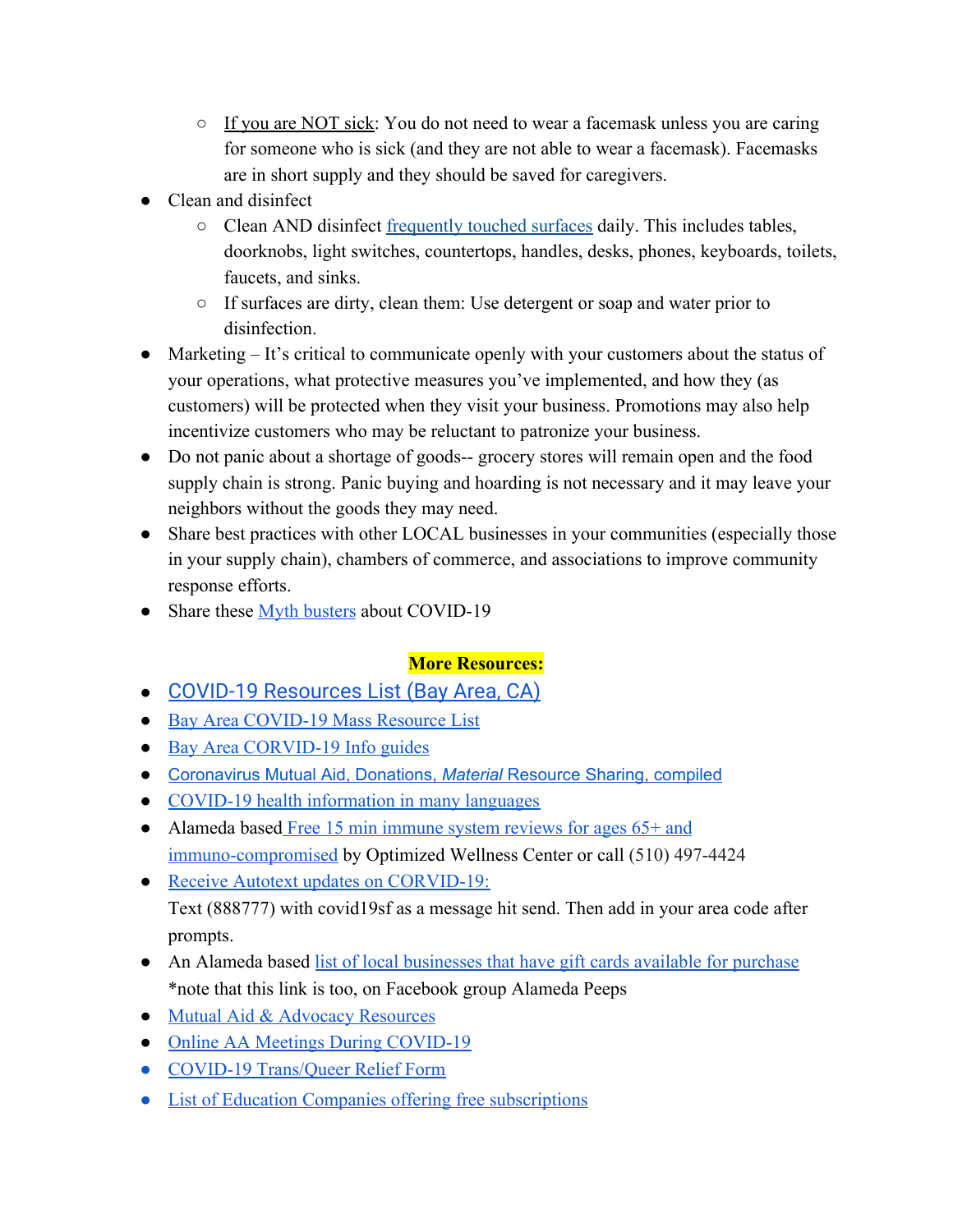- **●** [A list of over 30 educational ipad apps for students with special needs](https://www.educatorstechnology.com/2016/01/a-handy-chart-featuring-over-30-ipad.html?fbclid=IwAR3028C-vZrMplQx3H8tL0Rrrt6fTYIC1P1Tzr2x4YXxcdx5w7SjXw4zEWM)
- **●** [Cleaning suggestions](https://i.redd.it/8nn1wybcoxm41.jpg) what can't you not mix?
- Google Hangouts
	- Starting March 3, 2020, we will begin rolling out free access to our advanced Hangouts Meet video-conferencing capabilities to all G Suite and G Suite for Education customers globally including
	- Larger meetings, for up to 250 participants per call
	- Live streaming for up to 100,000 viewers within a domain
	- The ability to record meetings and save them to Google Drive
	- These features are typically available in the Enterprise edition of G Suite and in G Suite Enterprise for Education, and will be available at no additional cost to all customers until July 1, 2020. If you need help getting started, please visit our learning center page or follow the instructions outlined in our message to G Suite admins

More Info:

[https://cloud.google.com/blog/products/g-suite/helping-businesses-and-schools-stay-conn](https://cloud.google.com/blog/products/g-suite/helping-businesses-and-schools-stay-connected-in-response-to-coronavirus) [ected-in-response-to-coronavirus](https://cloud.google.com/blog/products/g-suite/helping-businesses-and-schools-stay-connected-in-response-to-coronavirus)

- [Information on Employment services](#page-14-0)
- [COVID-19 Los Angeles Mass Resource List \(non-editable\)](https://docs.google.com/document/d/1S-WJaMa4q3yNrEBfSFKEdSQArcNc_MTI2LiUA63Ycyg/edit?fbclid=IwAR0JP4FVa5rlgwNZgAKS7ynswpNdz3D1E7Lg8zxNJipmI1OeHTK1WaDb7bY)
- [Resources to Support the Ventura Community during Coronavirus](https://www.ventura.org/departments/hsa/community-events/coronavirus-remote-resources/remote-resources-during-coronavirus/?fbclid=IwAR3mLPKsFWxZvvkshZgbxDsOejVcPJW-OkOxloz97oHe7zaXO1_pTA3zy9k)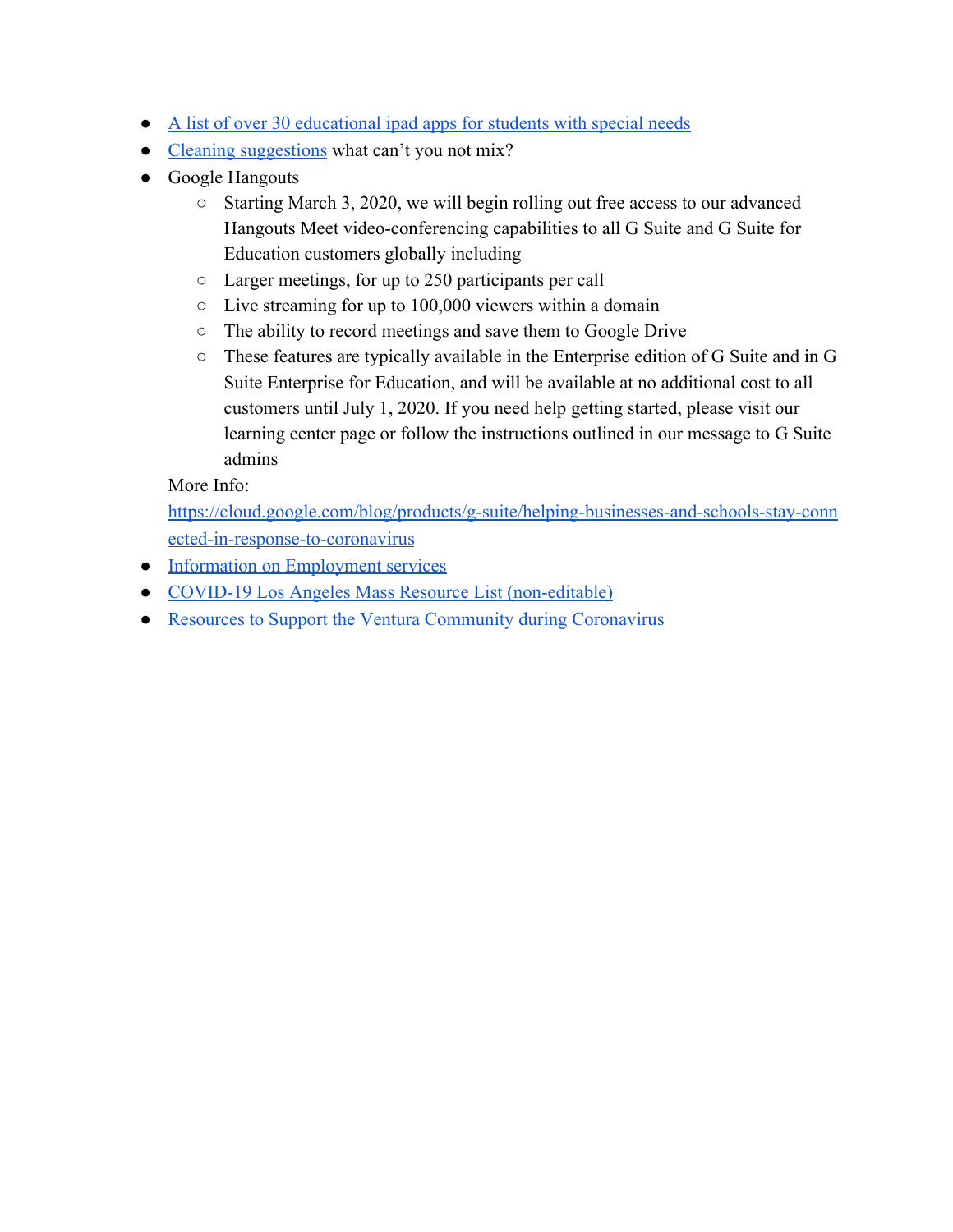## <span id="page-14-0"></span>**Employment**

What employees are entitled to may be confusing. [THIS CHART](https://www.labor.ca.gov/coronavirus2019/#chart) makes it easier to understand what resources may be available. More information below.

### **Employment Issues**

- Please visit [https://www.edd.ca.gov/about\\_edd/coronavirus-2019.htm](https://www.edd.ca.gov/about_edd/coronavirus-2019.htm) for BENEFITS FOR WORKERS IMPACTED BY COVID-19 and also heck out the EDD's Frequently Asked Questions: [https://edd.ca.gov/about\\_edd/coronavirus-2019/faqs.htm](https://edd.ca.gov/about_edd/coronavirus-2019/faqs.htm)
- For a run-down of labor laws in California, please visit: [https://www.latimes.com/business/story/2020-03-12/coronavirus-labor-law-know-your-ri](https://www.latimes.com/business/story/2020-03-12/coronavirus-labor-law-know-your-rights-california-worker?fbclid=IwAR2BQXmV_NhVf-y4CcGwkSSl4DlmTOBokgBSXSbDDIk-l4i9bBt5zb8BESU) [ghts-california-worker](https://www.latimes.com/business/story/2020-03-12/coronavirus-labor-law-know-your-rights-california-worker?fbclid=IwAR2BQXmV_NhVf-y4CcGwkSSl4DlmTOBokgBSXSbDDIk-l4i9bBt5zb8BESU)

## **Paid Family Leave**

\*\*Paid family leave is available for those who stay home because they need to take care of someone who has contracted the virus (Covid-19) or who has been quarantined (must be certified by a medical professional). [Learn how to file a Paid Family Leave Claim HERE.](https://edd.ca.gov/Disability/How_to_File_a_PFL_Claim_in_SDI_Online.htm)

### **Disability Benefits/Paid Sick Leave**

\*\*Disability benefits /paid sick leave are available for those who have actually contracted the virus themselves or who have been exposed to it and are quarantined (must be certified by a medical professional in the case of Disability Benefits). [Learn how to file a Disability Insurance](https://edd.ca.gov/Disability/How_to_File_a_DI_Claim_in_SDI_Online.htm) [Claim HERE.](https://edd.ca.gov/Disability/How_to_File_a_DI_Claim_in_SDI_Online.htm)

#### **Unemployment Benefits**

\*\*Unemployment benefits are available to those whose hours have been reduced or who have lost their job due to coronavirus measures (and it also applies to those who choose to stay home due to underlying health issues making them more vulnerable). The Governor has waived the 1 week wait time and the person may not be required to be actively looking for work (as is usually required). [Learn how to file an Unemployment Insurance Claim HERE](https://edd.ca.gov/Unemployment/Filing_a_Claim.htm).

- Unfortunately though, this benefit is not available to undocumented persons whose hours are reduced or lose their job for reasons related to COVID-19, etc.
- SCHOOL CLOSURES: If your child's school is closed and you have to miss work to care for them. You might qualify for Unemployment Insurance benefits. [Learn how to file an Unemployment Insurance Claim HERE](https://edd.ca.gov/Unemployment/Filing_a_Claim.htm).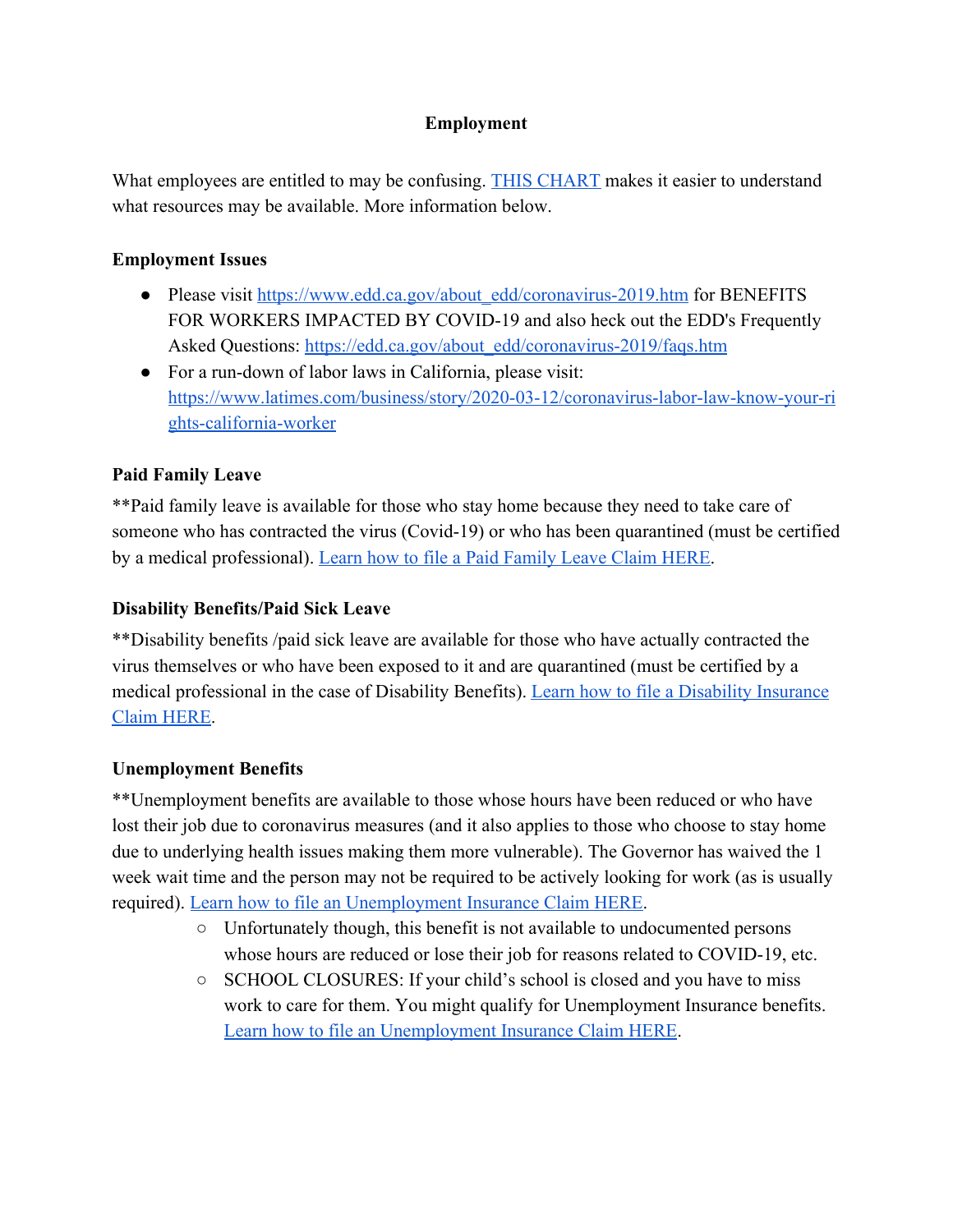#### **Worker's Compensation**

\*\*Workers comp is available for those who are unable to do their usual job because they were exposed to and contracted Covid-19 while in the regular course of their job (i.e. healthcare workers)

## **Tax Assistance**

Directly from the **Employment Development Department**: "Employers experiencing a hardship as a result of COVID-19 may request up to a 60-day extension of time from the EDD to file their state payroll reports and/or deposit state payroll taxes without penalty or interest. A written request for extension must be received within 60 days from the original delinquent date of the payment or return.

For questions, employers may call the EDD Taxpayer Assistance Center.

- Toll-free from the U.S. or Canada: 1-888-745-3886
- Hearing impaired (TTY): 1-800-547-9565
- Outside the U.S. or Canada: 1-916-464-3502" (For more information, click *[here](https://edd.ca.gov/about_edd/coronavirus-2019.htm?fbclid=IwAR3vS9NqAlxiZJtKT21dJSoMSvV-klMlSK2nvPGzA2v8FHeglkS4YKrLh78)*!)

Resources Based on Type of Employment

- For resources for **freelance artists**, click *[here](https://covid19freelanceartistresource.wordpress.com/?fbclid=IwAR2h6cN5HPapOjYZoLocJ7ydEEx34_0Hy_Bp2K_jblFmSKUQ1uNM3j1X3Cs)*!
- For resources for **bartenders**, click *[here](https://www.usbgfoundation.org/beap?fbclid=IwAR3dQlMeJsntGhpWvUi3rWUnkHWQCIL97gG9yqQdG9degTQ_Yxr6YkCqL7I)*!
- For resources for **musicians**, click [here](https://www.americansforthearts.org/by-topic/disaster-preparedness/coronavirus-covid-19-resource-and-response-center)!
- For resources for **tipped workers/service workers**, click *[here](https://ofwemergencyfund.org/help)*!

#### **Impacted Businesses**

#### **Loans**

• The U.S. Small Business Administration offers up to \$2 Million in Disaster Assistance Loans for Small Businesses Impacted by COVID-19

> (For more information, click [here,](https://laedc.org/coronavirus/?fbclid=IwAR0TTZDjUWl53O7iftlGKU7BiGsj88MR8sWQ9hrGjSwBisr45TAIhchOj6k) or contact the SBA disaster assistance customer service center at 1-800-659-2955 (TTY: 1-800-877-8339) or disastercustomerservice@sba.gov.)

● **How to get access to lending partners?** SBA has developed [Lender Match,](https://www.sba.gov/funding-programs/loans/lender-match) a free online referral tool that connects small businesses with participating SBA-approved lenders within 48 hours*.*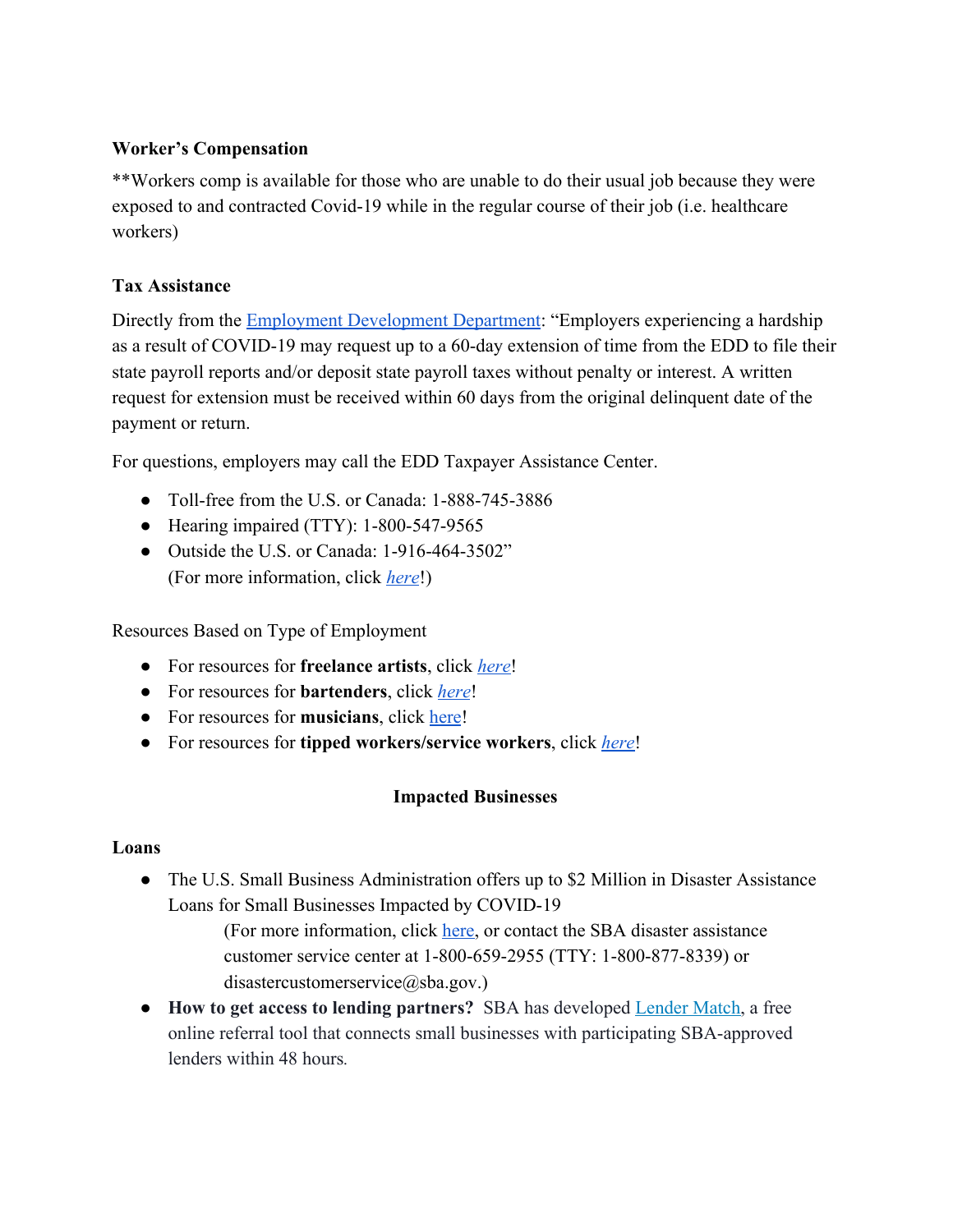- **7(a) program** offers loan amounts up to \$5,000,000 and is an all-inclusive loan program deployed by lending partners for eligible small businesses within the U.S. States and its territories. The uses of proceeds include: working capital; expansion/renovation; new construction; purchase of land or buildings; purchase of equipment, fixtures; lease-hold improvements; refinancing debt for compelling reasons; seasonal line of credit; inventory; or starting a business.
- **Express** loan program provides loans up to \$350,000 for no more than 7 years with an option to revolve. There is a turnaround time of 36 hours for approval or denial of a completed application. The uses of proceeds are the same as the standard 7(a) loan.
- **Community Advantage** loan pilot program allows mission-based lenders to assist small businesses in underserved markets with a maximum loan size of \$250,000. The uses of proceeds are the same as the standard 7(a) loan.
- **504** loan program is designed to foster economic development and job creation and/or retention. The eligible use of proceeds is limited to the acquisition or eligible refinance of fixed assets.
- **Microloan** program involves making loans through nonprofit lending organizations to underserved markets. Authorized use of loan proceeds includes working capital, supplies, machinery  $\&$  equipment, and fixtures (does not include real estate). The maximum loan amount is \$50,000 with the average loan size of \$14,000.
- **Exporting Assistance:** SBA provides export loans to help small businesses achieve sales through exports and can help these businesses respond to opportunities and challenges associated with trade, such as COVID-19. The loans are available to U.S. small businesses that export directly overseas, or those that export indirectly by selling to a customer that then exports their products.
	- **Export Express** loan program allows access to capital quickly for businesses that need financing up to \$500,000. Businesses can apply for a line of credit or term note prior to finalizing an export sale or while pursuing opportunities overseas, such as identifying a new overseas customer should an export sale be lost due to COVID-19.
	- **Export Working Capital** program enables small businesses to fulfill export orders and finance international sales by providing revolving lines of credit or transaction-based financing of up to \$5 million. Businesses could use a loan to obtain or retain overseas customers by offering attractive payment terms.
	- **International Trade** loan program helps small businesses engaged in international trade to retool or expand to better compete and react to changing business conditions. It can also help exporting firms to expand their sales to new markets or to re-shore operations back to the U.S.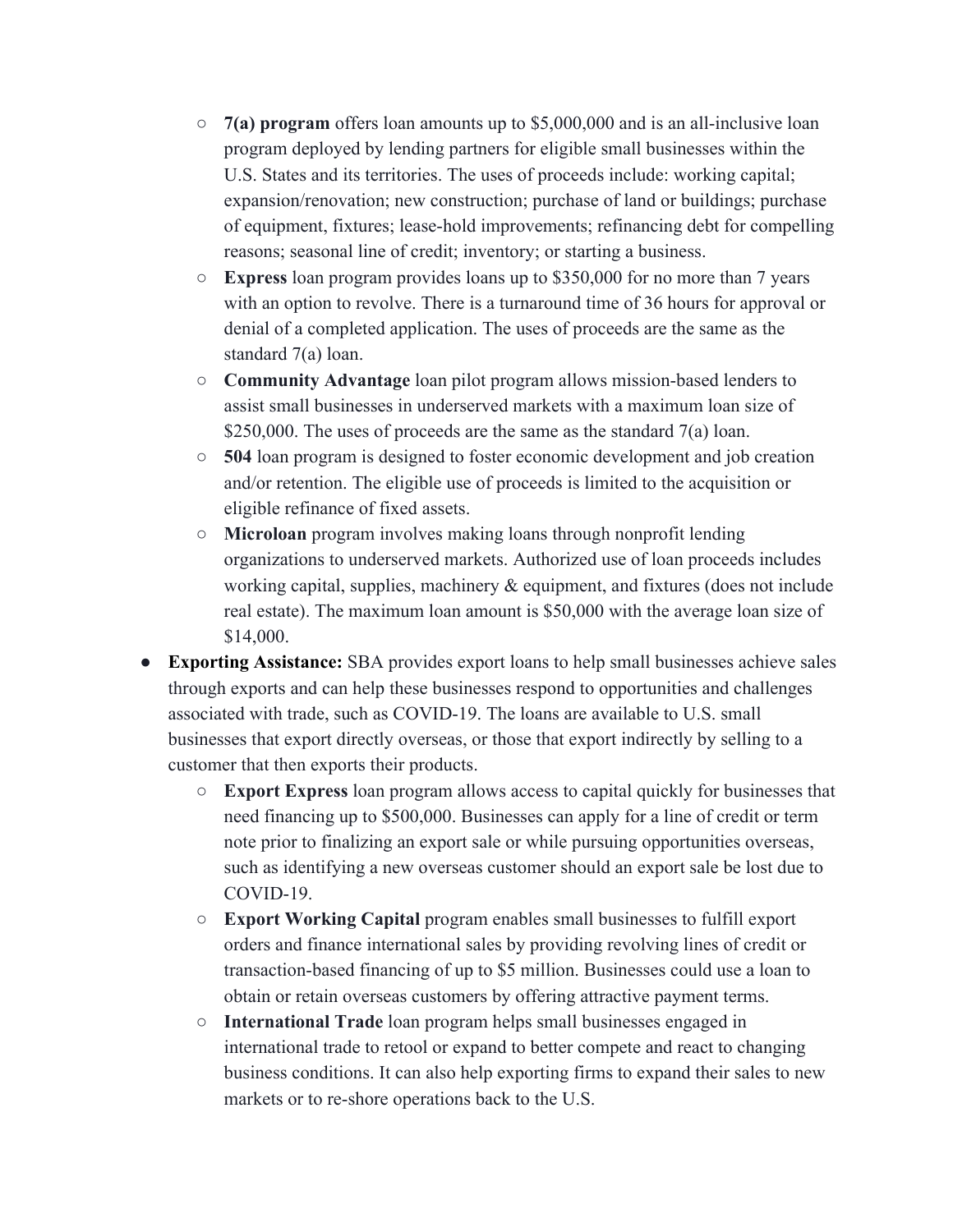#### **Insurance**

Many businesses have business interruption insurance; now is the time to contact your insurance agent to review your policy to understand precisely what you are and are not covered for in the event of an extended incident.

## **Government Contracting**

SBA is focused on assisting with the continuity of operations for small business contracting programs and small businesses with federal contracts. For more information on federal contracting, visit <https://www.sba.gov/federal-contracting/contracting-guide>

More specifically:

- **[8\(a\) Business Development](https://www.sba.gov/federal-contracting/contracting-assistance-programs/8a-business-development-program)** program serves to help provide a level playing field for small businesses owned by socially and economically disadvantaged people or entities, and the government limits competition for certain contracts to businesses that participate. The 8(a) program offer and acceptance process is available nationwide, and the SBA continues to work with federal agencies to ensure maximum practicable opportunity to small businesses. 8(a) program participants should stay in touch with their Business Opportunity Specialist (BOS).
- **[HUBZone](https://www.sba.gov/federal-contracting/contracting-assistance-programs/hubzone-program)** program offers eligibility assistance every Thursday from 2:00-3:00 p.m. ET at 1-202-765-1264; access code 63068189#. Members of the HUBZone team answer questions to help firms navigate the certification process. For specific questions regarding an application, please contact the HUBZone Help Desk at hubzone@sba.gov.
- **[Women-owned Small Business](https://www.sba.gov/federal-contracting/contracting-assistance-programs/women-owned-small-business-federal-contracting-program)** firms who have questions, please visit [www.sba.gov/wosbready](http://www.sba.gov/wosbready) or write to  $wosh(a)$ sba.gov.

#### **Lay-Off Aversion**

Rapid Response/Lay-off Aversion**-** Is your business facing the possibility of laying off employees or even closing? The Los Angeles County America's Jobs Centers of California (AJCCs) can help you get your business back on track. Specialized Business Service Representatives can work with you and your employees to minimize losses and improve morale. We can also assist your business with strategic planning to ensure that your business does not face a similar situation in the future. Contact your local Business Service Representative at an America's Job Center of California (AJCC) for more information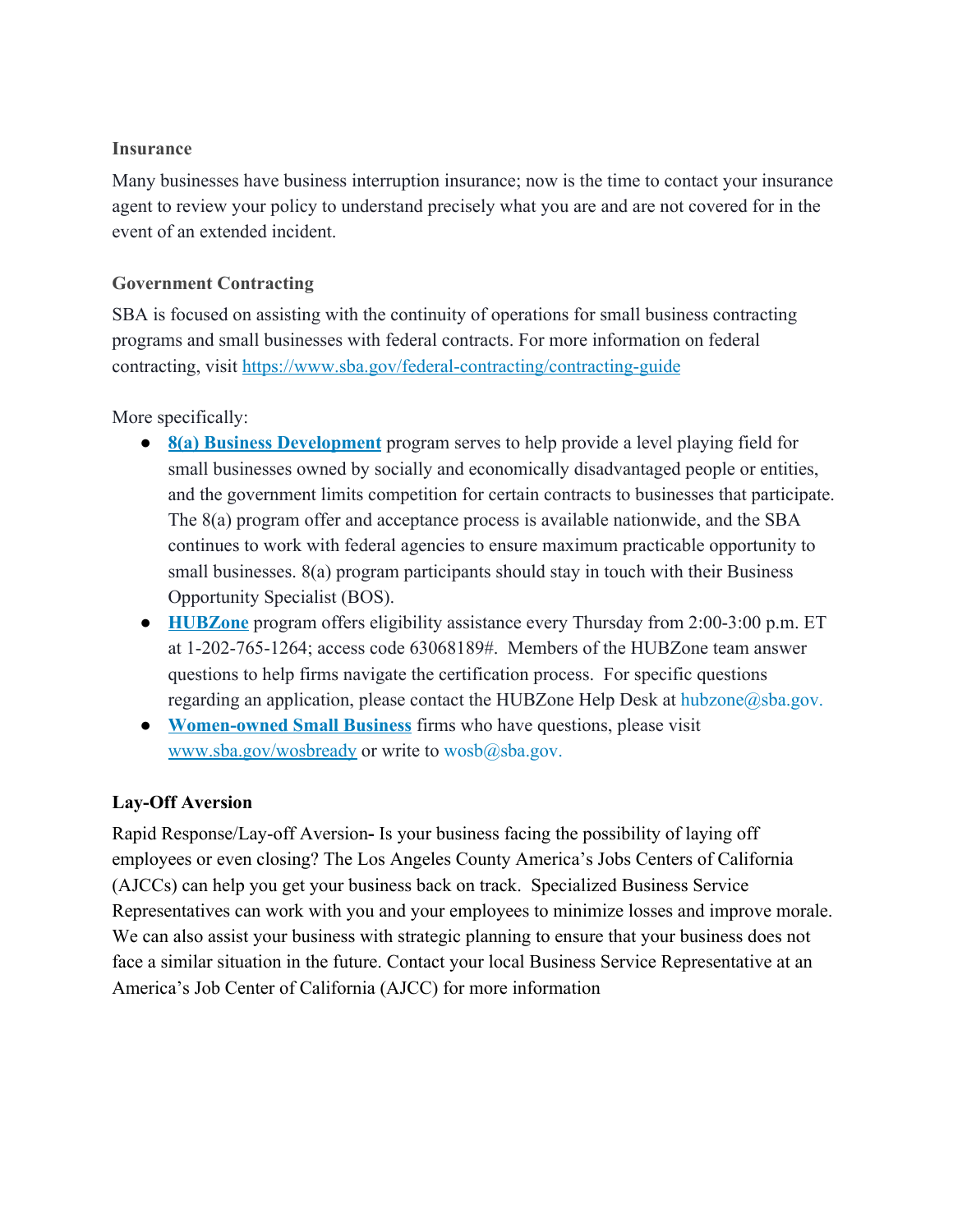#### **Something to add to this list? Please use the google docs comment function!**

If you are having trouble with the comment section because your screen looks like this:

← COVID-19 Resource List for Alameda Residents

#### **COVID-19 Resource List for Alameda Residents**

**City of Alameda's Updates** 

**Shelter In Place Order** 

\*Violation of or failure to comply with this Order is a misdemeanor punishable by fine, imprisonment, or both. (California Health and Safety Code § 120295, et seq.)

Last updated: 3/18/2020

Something to add to this list? Please use the google docs comment function! If you are having trouble with the comment section scroll to the very bottom of this document for troubleshooting.

- 1. Make sure you are on a computer, not an ipad or phone
- 2. Go into [Google Drive](https://drive.google.com/drive/u/0/my-drive) (ensures that you're logged in with your specific google account)
- 3. Click "recent" on the left hand column

|                       | <b>New</b>      |
|-----------------------|-----------------|
| $\boxed{\Delta}$<br>Þ | <b>My Drive</b> |
| <u>ని</u>             | Shared with me  |
| $\cup$                | Recent          |
|                       | Starred         |
|                       | Trash           |

4. Open the document

Your screen should look like this instead (with rulers on the sides and a toolbar up top):